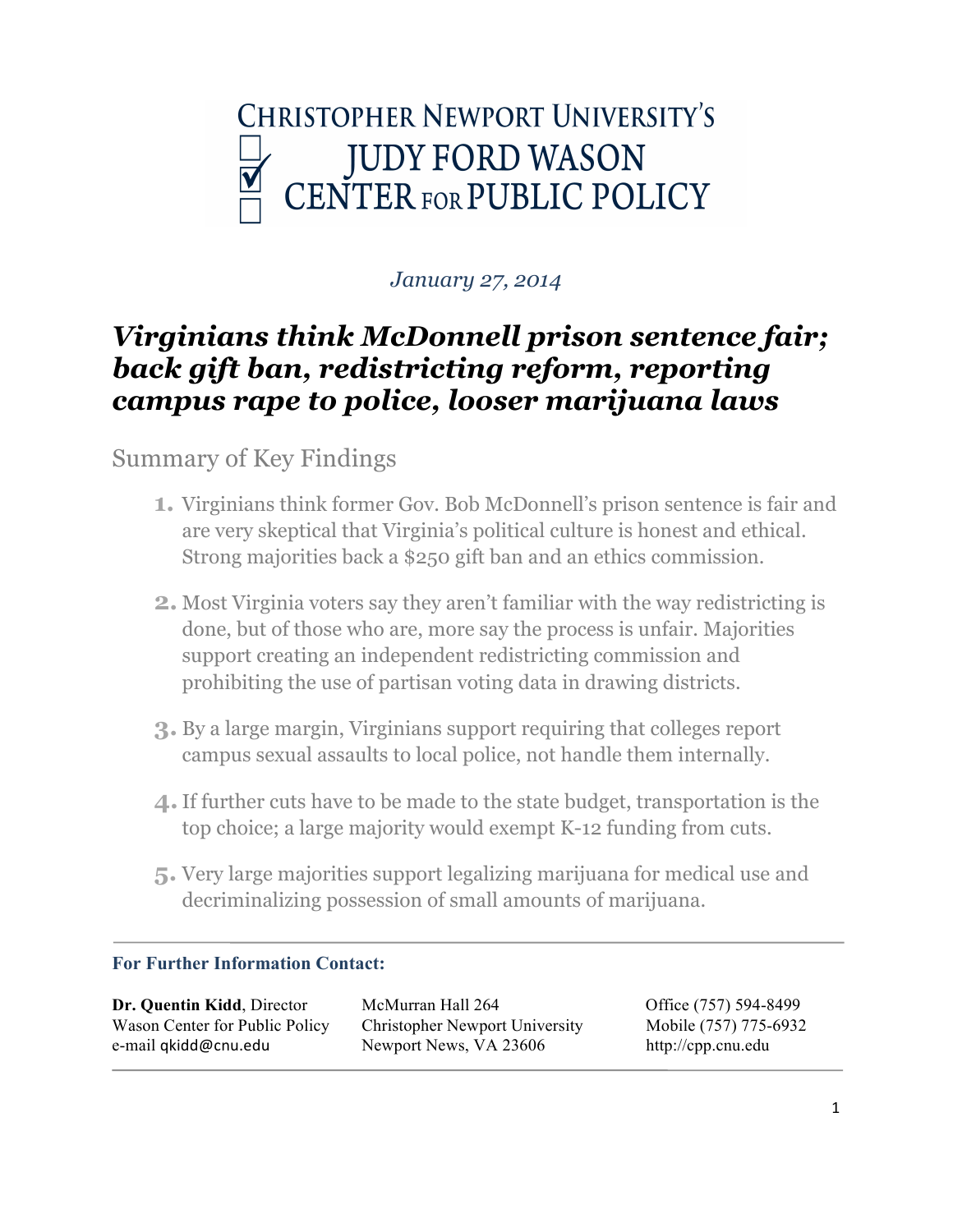## Analysis

**The State of Things**: Virginians are more optimistic about the state of things in the Commonwealth (Q1) than they are in the country (Q2). Just over half of registered voters say things in the Commonwealth are heading in the right direction, while only 34% say things in the country are moving in the right direction. Virginians give Governor Terry McAuliffe a 52% approval rating (Q4), the first time he has been above 50% in Wason Center polling; President Obama's approval rating stands at 44% among registered Virginia voters (Q3), with 50% disapproving.

**Ethics and Ethics Reform**: Ethics reform, prompted in large part by former Governor Bob McDonnell's conviction on public corruption, is a central issue in the General Assembly this session, and the views of Virginia voters suggest that it should be. A strong majority (62%) of Virginia voters approve of McDonnell's two-year sentence (Q5). Only 34% say that Virginia's political culture is exceptionally or mostly honest and ethical (Q6), while 64% say it is somewhat or not very honest and ethical. Almost nine in ten (85%) Virginians support a \$250 cap on gifts (Q7), including taking trips and attending events, while 36% would support a lower cap of \$100 (Q8). Finally, 71% support the creation of an independent ethics review commission to oversee ethics issues related to state and local government officials (Q9).

"The public is very sour on our elected officials, and on our larger political culture right now," said Dr. Quentin Kidd, director of the Wason Center for Public Policy. "Clearly the idea that Virginia has an exceptionally ethical and honest political culture is a figment of the imagination. The public simply doesn't buy it."

**Redistricting:** As in recent sessions of the General Assembly, several bills designed to reform the way Virginia redistricts its state legislative and congressional boundaries have been introduced in the current session. Virginia voters report being mostly unfamiliar with the way Virginia currently redistricts (Q12). Of those who say they are familiar (Q13), almost half (49%) say they think the way redistricting is currently done is unfair, while 41% say they think the current method is fair. A majority of Virginia voters (54%) support the proposed creation of an independent redistricting commission (Q14), although Democrats are far more supportive (68%) than Republicans (42%). Virginia voters also support prohibiting the use of partisan voting information – information on the number of votes cast for Democrats and Republicans in a given area – in redistricting (Q15), with 55% saying they support such a restriction. Support for prohibiting the use of partisan information is largely bipartisan, with 56% of Democrats and 52% of Republicans saying they support it.

**Two-term Governor:** Virginia voters are in favor of letting the governor run for reelection at least once (Q10), but they would apply term limits to members of the General Assembly. Just over six in ten (64%) support letting the governor run for reelection at least once, while 34% say we should leave things like they are. While majority support exists across all demographic categories, support is higher in Hampton Roads, and among voters under 45, liberals, and Democrats, and lower in Richmond and central Virginia, and among men, conservatives, and Republicans. Virginia voters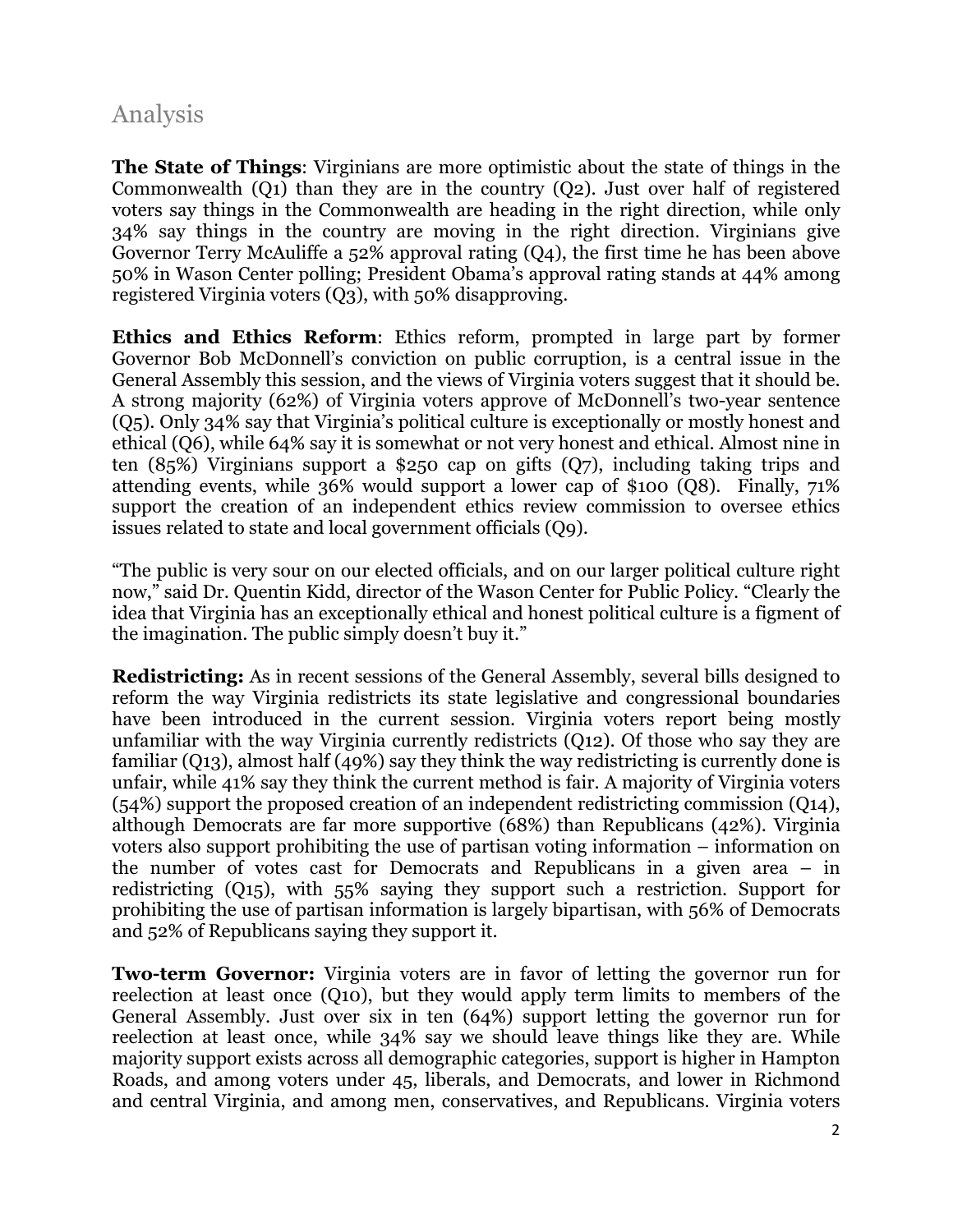favor term-limiting members of the General Assembly (Q11), with 67% saying there should be limits on how many terms a member of the General Assembly can serve and 29% saying we should leave things like they are.

**Campus Sexual Assault**: Virginia voters overwhelmingly support proposals that would require colleges and universities to report campus sexual assaults to local police (Q17) rather than handle them as internal disciplinary matters. Overall, 9 out of 10 voters support such a requirement, with extremely high support across all demographic, regional and political categories.

**Minimum Wage**: There is strong support for gradually increasing the minimum wage in Virginia from \$7.25 an hour to \$10.10 per hour by 2017 (Q16), although support varies by demographic and political categories. Men are less supportive than women (66% to 81%), and white voters are less supportive than black voters (67% to 97%). Across the state, support is highest in Northern Virginia (77%) and lowest in Southwest (66%). Self-identified liberals and Democrats are more supportive (96% and 97%) than self-identified conservatives and Republicans (48% and 49%).

"The issue of the minimum wage is one area where Virginia voters and the majority of the General Assembly appear to be at odds," said Kidd. "It's hard for me to see how a minimum wage increase gets through the General Assembly, despite the widespread public support for it."

**Budget and Budget Cuts**: A primary task of the current General Assembly session is to adjust the two-year budget passed last year, to reflect actual revenue and updated projections. Having had to make cuts to the state budget in September, Governor McAuliffe and Virginia lawmakers continue to watch the state budget closely in the event that further cuts are needed. Just over three-fourths (77%) of voters are willing to cut some part of the budget if necessary (Q18), with 34% picking transportation, 17% social services, and 10% health care. Transportation comes out as the top choice for budget cuts across all demographic, political, and regional categories. A small majority (51%) of Virginia voters are willing to support a general tax increase to avoid cuts to any of these areas of the budget (Q19), but clear political and demographic differences emerge, with men, older voters, conservatives, and Republicans more opposed than supportive of a general tax increase.

Virginia voters are strong in their support of keeping K-12 education off the budgetcutting block (Q20), with 86% saying it should not be cut like other parts of the budget. K-12 enjoys very strong support across all demographic, regional, and political divisions, with self-identified conservatives slightly less supportive than moderates and liberals. Virginians are not willing to support an increase in the gas tax, even with gas prices at a six-year low (Q21). Overall, a majority (55%) oppose raising the gas tax, with opposition highest in Hampton Roads, among those under 45, and self-identified Republicans. A majority of residents of Northern Virginia, self-identified liberals, and Democrats support a gas tax increase.

"The broad message from Virginia voters on the budget is one of balance: 77% say cuts of some sort are acceptable if necessary, more on transportation and social services and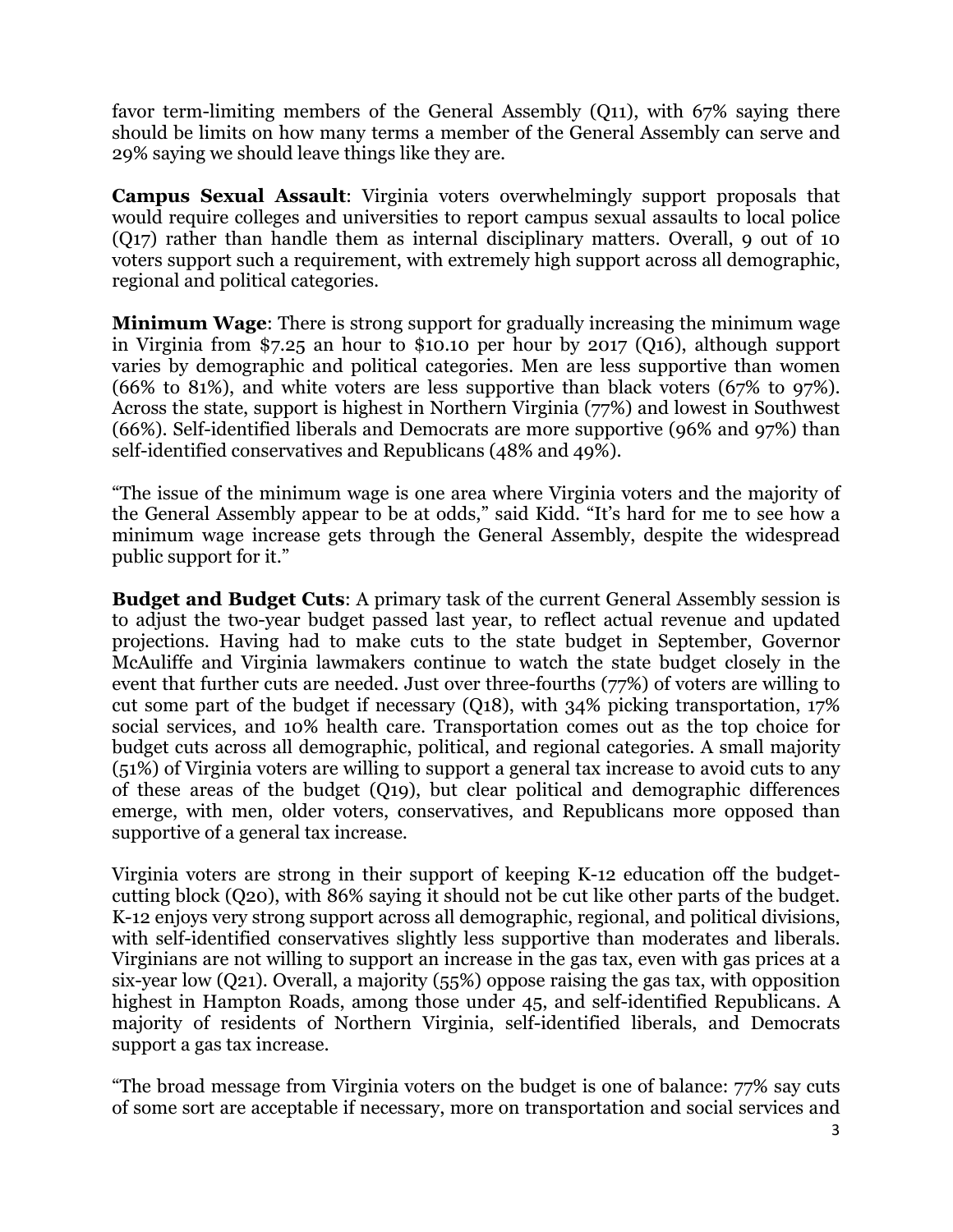far less on K-12 education. A slight majority would accept a general increase in taxes, but there is no appetite for an increase in the gas tax," said Kidd.

**Medical Marijuana and Marijuana Decriminalization**: A strong majority (69%) of Virginia voters say they would support legalizing marijuana for medical purposes (Q22), with broad support across demographic and regional categories. Self-identified conservatives and Republicans are least supportive, but a majority of both (55% and 52%) say they support it. Overall, a similar majority (71%) support decriminalizing the possession of small amounts of marijuana, with similar broad support across demographic and regional categories, and less but still majority support among conservatives and Republicans. On both questions, there is a clear age difference in views toward marijuana, with voters under 45 about 15% more supportive of loosening state law than voters over 45; nevertheless, voters over 45 are still overwhelmingly supportive of relaxing the state's marijuana laws.

"The Virginia electorate appears to be ready to move on from the drug wars, at least as it relates to marijuana: to accept medical marijuana and to decriminalize the possession of small amounts of marijuana. These views are in line with public opinion nationally, which sees the possession and use of marijuana as less a public policy problem than perhaps it once was," said Kidd.

**General Obligation Bond**: One way Virginia finances public works projects is through general obligation bonds. The last general obligation bond was passed in 2002, and some members of the General Assembly have talked about the prospect of a new general obligation bond. A strong majority of Virginia voters say they would support having funds for higher education facilities (Q27), natural areas, forests, parks, and clean water projects (Q28), and transportation maintenance and construction (Q29) in a new general obligation bond if the General Assembly were to consider one this year.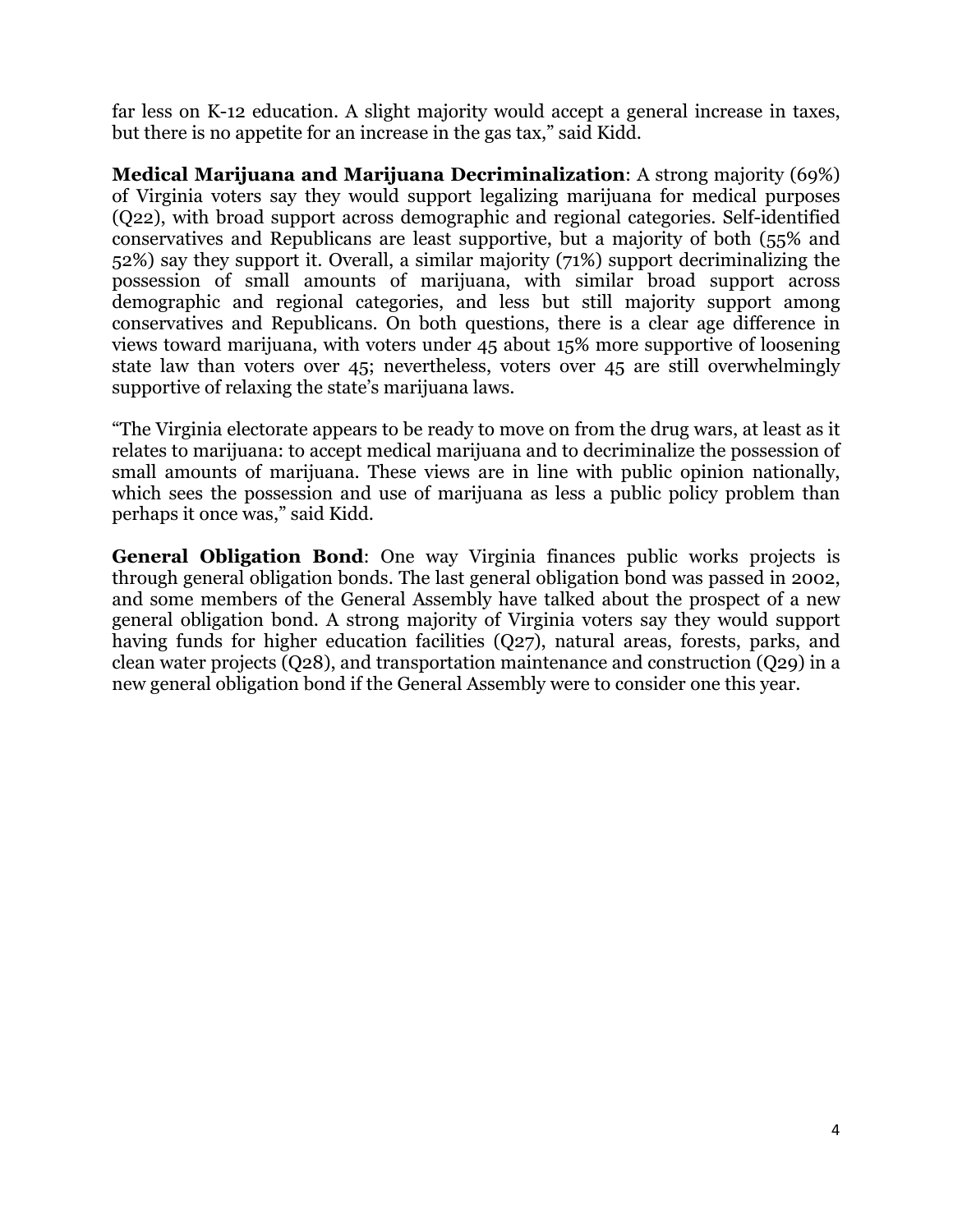#### *Field Dates: January 11-23 1,062 Registered Virginia Voters*

|                 | ≧  | Male      | Female | <b>White</b> | Black     | <b>Nova</b> | Rich | H         | <b>S/west</b> | $\overline{\mathbf{8}}$<br>$+1$ | $\ddot{\vec{v}}$<br>$+$ | Гijр | Mod | Cons      | Dem | Rep | <b>Ind</b> |
|-----------------|----|-----------|--------|--------------|-----------|-------------|------|-----------|---------------|---------------------------------|-------------------------|------|-----|-----------|-----|-----|------------|
| Right           | 51 | 49        | 52     | 49           | 60        | 58          | 47   | 52        | 42            | 58                              | 47                      | 64   | 58  | 35        | 64  | 36  | 52         |
| Mixed (vol)     | 14 | 13        | 16     | 14           | 15        | 12          | 20   | 14        | 13            | 13                              | 15                      | 13   | 12  | 17        | 13  | 14  | 16         |
| Wrong           | 32 | 35        | 28     | 34           | 24        | 27          | 30   | 31        | 41            | 26                              | 34                      | 18   | 27  | 46        | 20  | 45  | 30         |
| Dk/Ref<br>(vol) | 3  | 3         | 4      | 4            |           | 3           | 3    | 3         | 4             | 3                               | 4                       | 5    | 3   | 3         | 3   | 5   | 2          |
| <b>Trends:</b>  |    | Jan. 2014 |        |              | Jan. 2013 |             |      | Feb. 2012 |               |                                 | Oct. 2011               |      |     | Dec. 2010 |     |     |            |
| Right           | 50 |           |        | 48           |           |             | 46   |           |               | 46                              |                         |      | 49  |           |     |     |            |
| Mixed (vol)     | 11 |           |        | 17           |           |             | 18   |           |               | 18                              |                         |      | 20  |           |     |     |            |
| Wrong           | 34 |           |        | 30           |           |             | 30   |           |               | 31                              |                         |      | 28  |           |     |     |            |
| $Dk$ /ref (vol) | 5  |           |        | 5            |           |             | 6    |           |               | 6                               |                         |      | 3   |           |     |     |            |

Q1: Overall, would you say things in the COMMONWEALTH OF VIRGINIA are heading more in the right direction or the wrong direction?

Q2: And how about the country…overall, would you say things in the UNITED STATES are heading more in the right direction or the wrong direction?

|                 |                |           |                |              |           |      | Rich | 買         |               |                | $\ddot{t}$ | Ēі | Mod            |                    | Dem | Rep | $\overline{\mathbf{u}}$ |
|-----------------|----------------|-----------|----------------|--------------|-----------|------|------|-----------|---------------|----------------|------------|----|----------------|--------------------|-----|-----|-------------------------|
|                 | ≧              | Male      | Female         | <b>White</b> | Black     | Nova |      |           | <b>S/west</b> | $18 - 44$      | $^{+}$     |    |                | Cons               |     |     |                         |
| Right           | 34             | 33        | 34             | 28           | 55        | 36   | 34   | 35        | 28            | 36             | 32         | 56 | 38             | 14                 | 54  | 12  | 34                      |
| Mixed (vol)     | 11             | 11        | 11             | 10           | 14        | 12   | 9    | 12        | 9             | 13             | 10         | 7  | 12             | 6                  | 13  | 6   | 12                      |
| Wrong           | 54             | 55        | 53             | 62           | 28        | 50   | 56   | 51        | 62            | 49             | 57         | 34 | 50             | 79                 | 30  | 82  | 53                      |
| Dk/Ref<br>(vol) | $\overline{2}$ |           | $\overline{2}$ | 1            | 3         | 2    |      | Ι.        |               | $\overline{2}$ |            | 3  |                | $\mathbf{1}$<br>Τ. | 3   |     |                         |
| <b>Trends:</b>  |                | Jan. 2014 |                |              | Jan. 2013 |      |      | Feb. 2012 |               |                | Oct. 2011  |    |                | Dec. 2010          |     |     |                         |
| Right           | 30             |           |                | 35           |           |      | 23   |           |               | 15             |            |    | 27             |                    |     |     |                         |
| Mixed (vol)     | 10             |           |                | 11           |           |      | 12   |           |               | 13             |            |    | 17             |                    |     |     |                         |
| Wrong           | 57             |           |                | 52           |           |      | 62   |           |               | 71             |            |    | 55             |                    |     |     |                         |
| $Dk$ /ref (vol) | 2              |           |                |              |           |      | 3    |           |               |                |            |    | $\overline{c}$ |                    |     |     |                         |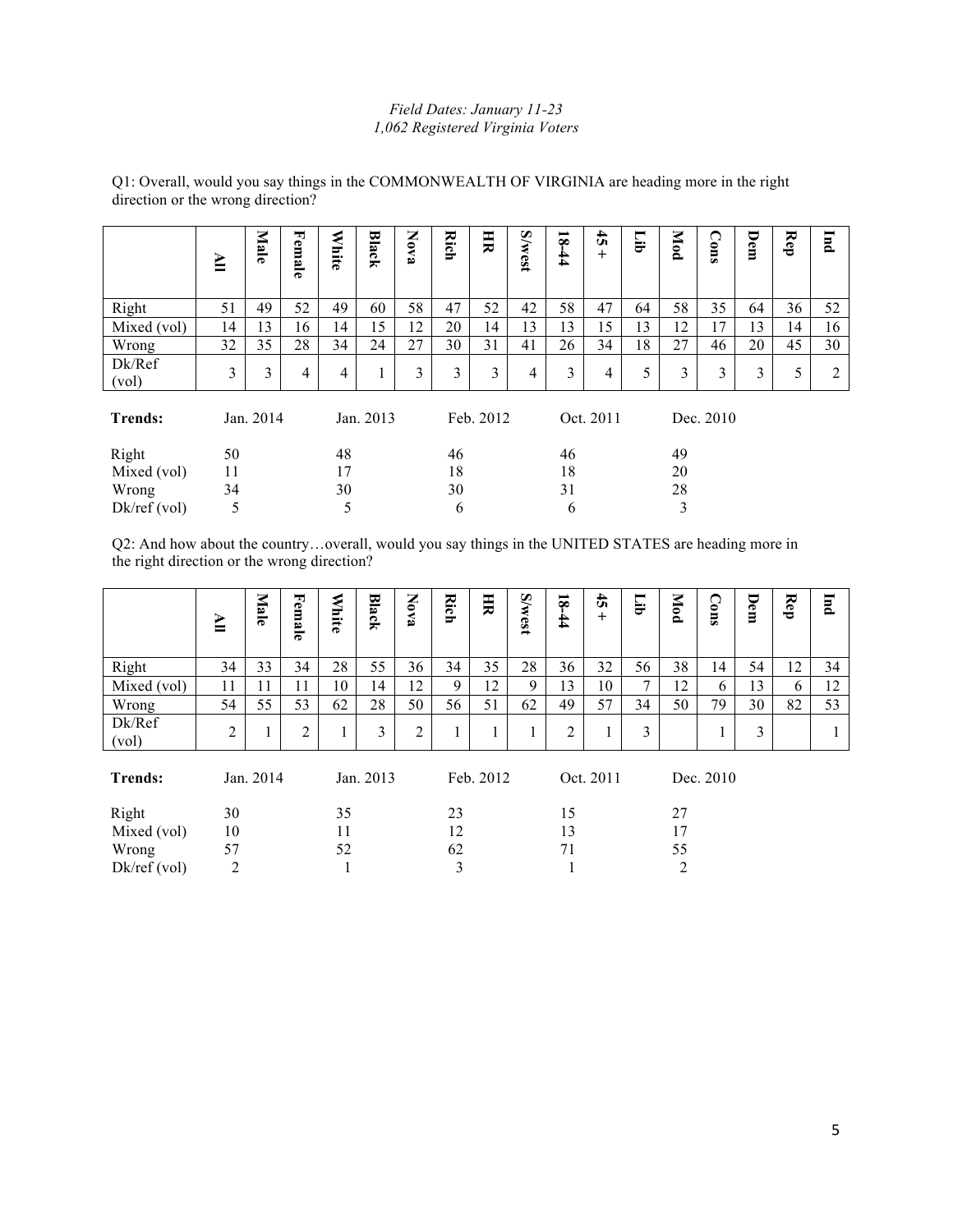Q3: [READ] Do you approve or disapprove of the way Barack Obama is handling his job as President? **[IF RESPONDENT IS UNSURE ("DON'T KNOW", "DEPENDS", "NOT SURE", ETC.) PROBE ONCE WITH:** OVERALL do you approve or disapprove of the way Barack Obama is handling his job as President? **IF STILL UNSURE ENTER AS DON'T KNOW]**

|                | ≧  | Male      | u,<br><sup>'</sup> emale | <b>White</b> | Black     | Nova | Rich | 月         | <b>S/west</b> | $\overline{8}$<br>$\frac{4}{4}$ | $\ddot{5}$<br>$^{+}$ | Гib | Mod | Cons      | Dem | Rep | <b>Ind</b> |
|----------------|----|-----------|--------------------------|--------------|-----------|------|------|-----------|---------------|---------------------------------|----------------------|-----|-----|-----------|-----|-----|------------|
| Approve        | 44 | 40        | 48                       | 34           | 83        | 45   | 44   | 48        | 39            | 48                              | 42                   | 80  | 50  | 13        | 84  | 8   | 40         |
| Disapprove     | 50 | 56        | 45                       | 62           | 9         | 50   | 49   | 45        | 57            | 42                              | 54                   | 17  | 45  | 85        | 11  | 91  | 52         |
| Dk/Ref (vol)   | 6  | 4         | 7                        | 4            | 8         | 5    |      |           | 4             | 10                              | 4                    | 3   | 5   |           | 4   |     | 8          |
| <b>Trends:</b> |    | Feb. 2014 |                          |              | Jan. 2013 |      |      | Feb. 2012 |               |                                 | Oct. 2011            |     |     | Dec. 2010 |     |     |            |
| Approve        | 46 |           |                          | 51           |           |      | 43   |           |               | 44                              |                      |     | 44  |           |     |     |            |
| Disapprove     | 48 |           |                          | 43           |           |      | 53   |           |               | 52                              |                      |     | 49  |           |     |     |            |
| Dk/ref(vol)    | 6  |           |                          | 5            |           |      | 4    |           |               | 4                               |                      |     | 7   |           |     |     |            |

Q4: [READ] Do you approve or disapprove of the way Terry McAuliffe is handling his job as Governor of Virginia? **[IF RESPONDENT IS UNSURE ("DON'T KNOW", "DEPENDS", "NOT SURE", ETC.) PROBE ONCE WITH:** OVERALL do you approve or disapprove of the way Terry McAuliffe is handling his job as Governor? **IF STILL UNSURE ENTER AS DON'T KNOW]**

|              | -<br>-    | ▭<br>−<br>∾<br>−<br>ొ | 로<br>o<br>ñ۹<br>œ | ∍<br>--<br>−<br>Õ | ᆓ<br>ڡ<br>ິ<br>∽ | 宝<br>-<br>$\bullet$<br>ئم | ≂<br>--<br>౧<br>≖  | Ħ               | $\boldsymbol{\omega}$<br>٤<br>ക<br>ھت<br>$\rightarrow$ | ▬<br>$\infty$<br>4 | ↵<br>Ü      | U          | ⇁<br>-<br>Ξ. | ≏<br>-<br>믕 | -<br>æ  | ≂<br>å         | 冒<br>≏                   |
|--------------|-----------|-----------------------|-------------------|-------------------|------------------|---------------------------|--------------------|-----------------|--------------------------------------------------------|--------------------|-------------|------------|--------------|-------------|---------|----------------|--------------------------|
| Approve      | 52<br>ے ر | 49                    | 54                | 49                | 67               | 53                        | 48                 | 56              | 49                                                     | 50                 | 52          | 74         | 58           | 33          | –<br>כ' | 34             | 48                       |
| Disapprove   | 25        | 30                    | 20                | 28                |                  | ل کے                      | $\mathbf{A}$<br>23 | $\sim$<br>ر ب   | 28                                                     | 23                 | 26          | 15         | 19           | 43          |         | 40             | 25                       |
| Dk/Ref (vol) | 24        | $^{\sim}$ 1<br>∠ ⊥    | $\sim$<br>26      | $\sim$<br>ر بے    | nη<br>∼          | $\sim$<br>-               | 29                 | $\sim$ 1<br>∠ ⊥ | $\sim$<br><u>_</u>                                     | $\sim$<br>∠        | $\sim$<br>∸ | - 1<br>. . | 24           | 24          | 14      | 2 <sub>c</sub> | $\sim$<br>$\overline{a}$ |

**Trends:** Sept. 2014 Apr. 2014

| Approve     | 47 | 44 |
|-------------|----|----|
| Disapprove  | 27 | 32 |
| Dk/ref(vol) | 26 | 24 |

Q5: Recently, former governor Bob McDonnell was sentenced to 2 years in prison for public corruption. In your view, was this sentence fair or unfair?

|                   | ∼<br>ᆖ         | ≂<br>⇒<br>ىم<br>ಕ | 뇌<br>em<br>B<br>ਨ | ರ್<br>⊨.<br>ನ | ಹ<br>B<br>స<br>≂ | ⇁<br>◢<br>۰<br>ھ | ≂<br>న.<br>$\blacksquare$ | 크            | <b>S/w</b><br>tsa, | ▬<br>$\infty$<br>-<br>4 | 4<br>Ü<br>∸ | Ë      | Z,<br>0<br>Ō. | ◠<br>0<br>50 | ੮<br>o<br>Ξ  | ≂<br>eb | F<br>≏ |
|-------------------|----------------|-------------------|-------------------|---------------|------------------|------------------|---------------------------|--------------|--------------------|-------------------------|-------------|--------|---------------|--------------|--------------|---------|--------|
| Fair              | 62             | 60                | 64                | 64            | 57               | 66               | 63                        | 54           | 65                 | 69                      | 59          | 60     | 67            | 59           | 58           | 62      | 68     |
| Not sure<br>(vol) | $\overline{ }$ | ⇁                 | −                 | h             | u.               | 8                | n                         | <sub>b</sub> | −                  | −                       | −           |        |               | ⇁            | <sub>0</sub> | 8       |        |
| Unfair            | 27             | 31                | 25                | 27            | 29               | 22               | 30                        | 36           | 25                 | 22                      | 30          | 27     | 26            | 31           | 32           | 27      | 23     |
| Ref(vol)          | 4              | ⌒<br>∠            | 4                 | ◠             |                  | 4                |                           |              |                    | ∠                       | 4           | $\sim$ | ◠<br>∸        | ◠            |              |         | ∠      |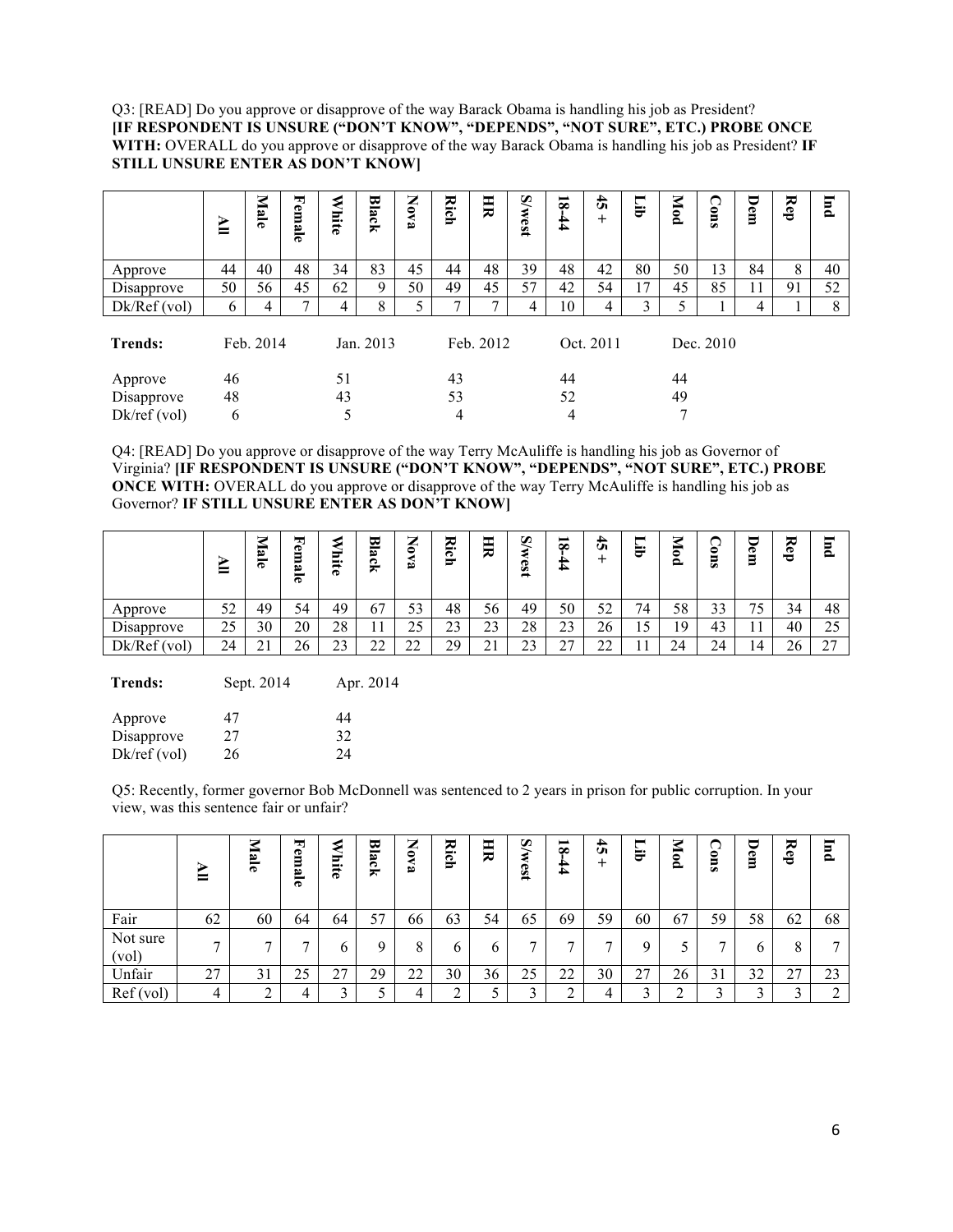Q6: Virginia has long been regarded as having an exceptionally honest and ethical political culture with little or no public corruption. The term *"THE VIRGINIA WAY"* is often used to describe this political culture. However, some people say that the conviction of former governor McDonnell exposed a political culture that is not as honest and ethical as people thought it was. What is your view, do you think Virginia's political culture is exceptionally honest and ethical, mostly honest and ethical, somewhat honest and ethical, or not very honest and ethical?

|                                        | ≧  | Male | Female         | <b>White</b>   | Black | Nova | Rich           | H  | <b>S/west</b>  | $\overline{\mathbf{8}}$<br>$-44$ | $\ddot{t}$<br>$^{+}$ | Гib            | Mod            | Cons | Dem | Rep | <b>Ind</b> |
|----------------------------------------|----|------|----------------|----------------|-------|------|----------------|----|----------------|----------------------------------|----------------------|----------------|----------------|------|-----|-----|------------|
| Exceptionally<br>honest and<br>ethical | 3  | 5    | 1              | 3              | 2     | 4    |                | 3  | 3              |                                  | 4                    | $\overline{2}$ | 3              | 4    | 2   | 5   | 2          |
| Mostly honest<br>and ethical           | 31 | 37   | 26             | 36             | 13    | 36   | 31             | 23 | 30             | 27                               | 33                   | 32             | 27             | 43   | 25  | 42  | 29         |
| Somewhat<br>honest and<br>ethical      | 44 | 40   | 48             | 41             | 60    | 45   | 44             | 43 | 44             | 54                               | 40                   | 45             | 48             | 36   | 54  | 37  | 45         |
| Not very<br>honest and<br>ethical      | 20 | 17   | 22             | 18             | 25    | 13   | 22             | 28 | 21             | 17                               | 21                   | 19             | 20             | 16   | 19  | 15  | 22         |
| Not sure (vol)                         | 2  |      | $\overline{2}$ | $\overline{2}$ |       | 2    | $\mathfrak{D}$ | 3  | $\mathfrak{D}$ | 2                                | 2                    | $\overline{2}$ | $\overline{2}$ |      |     |     | 2          |

Q7: Governor McAuliffe recently established a commission on integrity and public confidence in state government that made several recommendations for reform. One recommendation would prohibit public officials and their families – including members of the General Assembly and Governor's staff, local elected officials, and people appointed to boards and commissions - from taking any gifts worth more than \$250, including taking trips or attending events. Do you **[RANDOMIZE**: "support" or "oppose"] this proposal?

|                  | ₻<br>ᆖ | ⇁<br>$\overline{\mathbf{c}}$<br>۳ | u,<br>Φ<br>Ξ<br>B<br>Φ | σ<br>- -<br>ಸ | 모<br>B<br>౧<br>≂ | ⇁<br>▰<br>$\bullet$<br>ه | ≂<br>н.<br>ా<br>U | 月                   | Q<br>٤<br>189 | $\overline{\mathbf{8}}$<br>-<br>4 | $\frac{4}{5}$ | ▬<br>∼<br>₩ | 7<br>ਛੋ<br>ం | ⌒<br>◟<br>0<br>5<br>من | ⋷<br>Φ<br>Ξ | ≂<br>å | F<br>≏ |
|------------------|--------|-----------------------------------|------------------------|---------------|------------------|--------------------------|-------------------|---------------------|---------------|-----------------------------------|---------------|-------------|--------------|------------------------|-------------|--------|--------|
| Support          | 85     | 82                                | 86                     | 88            | 79               | 89                       | 81                | 84                  | 83            | 83                                | 85            | 83          | 88           | 84                     | 86          | 83     | 88     |
| No view<br>(vol) | $\sim$ | ◠                                 |                        | ◠             |                  |                          |                   | ⌒                   | ⌒             |                                   | 4             | $\sim$      | 4            |                        |             |        | 4      |
| Oppose           | 1 L    | 14                                | Q                      | Q             | 21               |                          | 16                | ာ<br>$\overline{1}$ | 14            | 15                                | 10            | 15          | 8            | 13                     | 14          | 12     | 8      |
| Ref(vol)         |        |                                   |                        |               |                  |                          |                   |                     |               |                                   |               |             |              |                        |             |        |        |

Q8: And what if the restriction was \$100, would you support a restriction on any gifts worth more than \$100, including taking trips and attending events, or do you think a \$250 restriction is good enough?

|                      | ⋗<br>⊨ | Male | 句<br>em<br>Ö<br>Ð | <b>hite</b>   | Bla<br>čķ | $\mathbf{S}$<br>≺<br>فە | 2<br>ဌ | H      | <b>S/west</b> | $\overline{\mathbf{8}}$<br>44 | $\ddot{\mathbf{r}}$<br>$\overline{+}$ | ⊨<br>Ħ | Mod    | ◠<br>$\sin 0$ | U<br>Ē | ≂<br>Ê | <b>F</b> |
|----------------------|--------|------|-------------------|---------------|-----------|-------------------------|--------|--------|---------------|-------------------------------|---------------------------------------|--------|--------|---------------|--------|--------|----------|
| Support              | 36     | 40   | 33                | 34            | 44        | 34                      | 38     | 30     | 44            | 32                            | 39                                    | 39     | 27     | 44            | 29     | 30     | 45       |
| No view<br>(vol)     | 3      |      | 4                 | 4             |           |                         | 4      | ◠      | 3             |                               |                                       | ◠      | ∍<br>∠ | 4             |        |        | 5        |
| \$250 good<br>enough | 60     | 58   | 61                | 60            | 56        | 64                      | 54     | 67     | 52            | 63                            | 58                                    | 55     | 70     | 53            | 68     | 68     | 49       |
| Ref(vol)             |        |      | $\bigcap$<br>∠    | ി<br>$\angle$ |           |                         | 4      | ◠<br>∠ |               | ◠<br>∠                        |                                       | 4      |        |               | ◠      |        | 2        |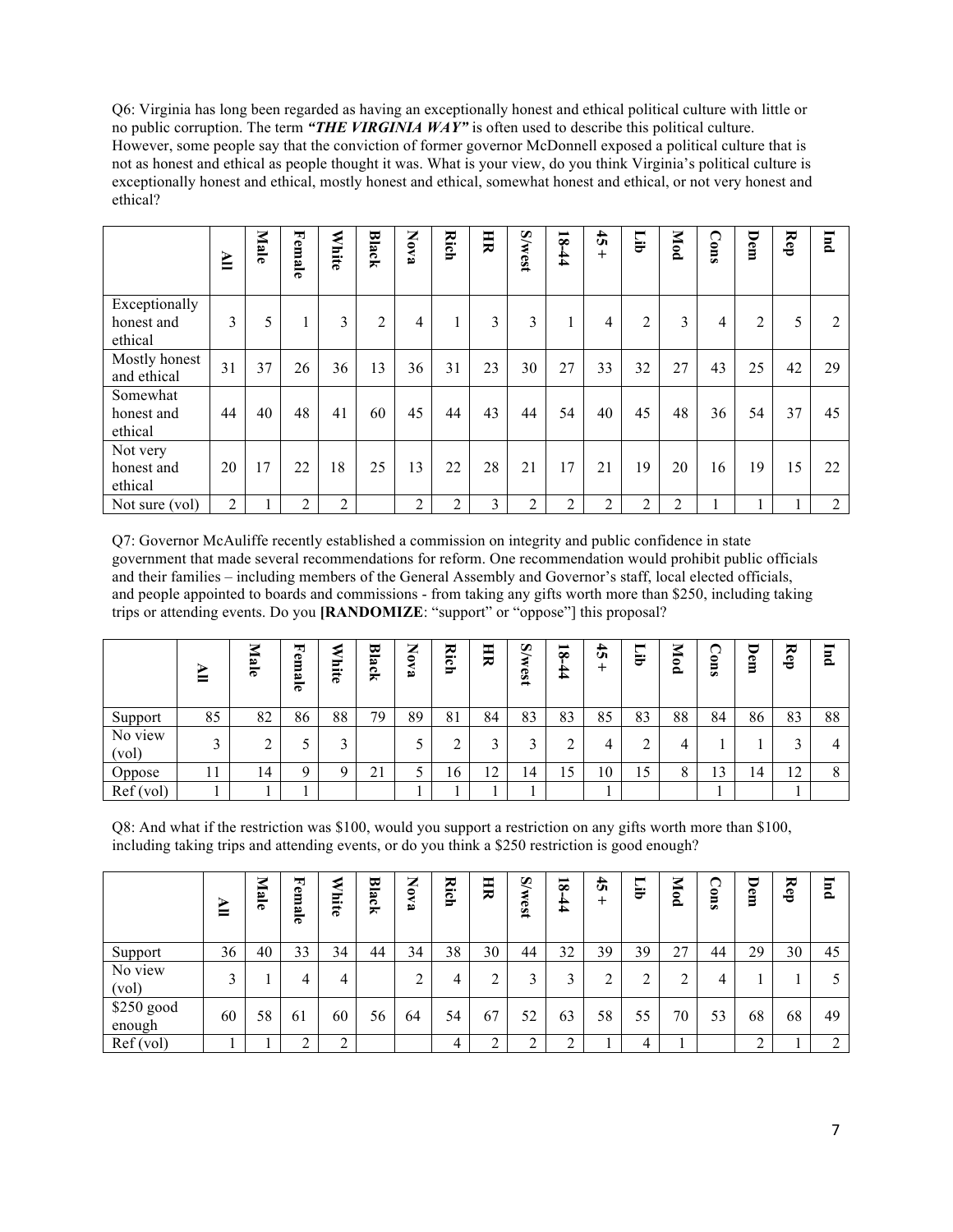Q9: Another one would create an independent ethics review commission to oversee ethics issues related to executive and legislative branch officials, local government officials, and members of boards and commissions. Do you **[RANDOMIZE**: "support" or "oppose"] this proposal?

|                  | ᆖ              | Ċ.<br>$\overline{a}$ | 피<br>Φ<br>Ξ<br>B<br>ౚ | --<br>గౌ | 모<br>B<br>౧<br>× | ⇁<br>▰<br>0<br>ه | 짅<br>ణ<br>F    | 月                             | Q<br>189 | $\overline{\mathbf{s}}$<br>↖<br>4 | 4<br>Ü | ▬<br>È               | 7<br>కె<br>$\circ$ | 0<br>5<br>من | Ð<br>Ξ | ≂<br>å | F<br>≏ |
|------------------|----------------|----------------------|-----------------------|----------|------------------|------------------|----------------|-------------------------------|----------|-----------------------------------|--------|----------------------|--------------------|--------------|--------|--------|--------|
| Support          | 71             | 67                   | 75                    | 72<br>∠  | 73               | 70               | 72<br>∸        | $\overline{\phantom{a}}$<br>Ć | ⇁        | 76                                | 69     | 79                   | 70                 | 70           | 78     | 67     | 72     |
| No view<br>(vol) | $\overline{ }$ | −                    | -                     | 12       | 12 <sub>1</sub>  |                  | 10             |                               | −        |                                   | −      |                      | 8                  | b            |        |        | -      |
| Oppose           | 20             | 23                   | 7                     | 14       | 14               | 23               | $\overline{ }$ | ⇁                             | 21       | 16                                | 22     | $\overline{ }$<br>., | າາ<br>∠∠           | 21           | 16     | 24     | 20     |
| Ref(vol)         | $\sim$         | ⌒                    |                       | ◠        |                  | ◠                |                |                               |          |                                   | ◠      |                      |                    | $\bigcap$    |        | ◠      |        |

Q10: Virginia is the only state that does not allow the Governor to run for consecutive terms. Do you think [**RANDOMIZE:** "governors should be allowed to run for reelection at least once" or "we should leave it like it is"]?

|                       | ⋗<br>⋿ | Male | Female | €<br>liite | Black        | z<br>$\boldsymbol{\lambda}$<br>فع | Rich | H                       | <b>S/west</b> | $\overline{\mathbf{8}}$<br>$\bf{4}$ | $\ddot{a}$<br>+ | $\blacksquare$<br>ਦੋ | Mod | ◠<br>$\sin$ | U<br>Φ<br>Ξ | Rep | <b>Ind</b> |
|-----------------------|--------|------|--------|------------|--------------|-----------------------------------|------|-------------------------|---------------|-------------------------------------|-----------------|----------------------|-----|-------------|-------------|-----|------------|
| Run for<br>reelection | 64     | 57   | 69     | 64         | 66           | 62                                | 59   | 71                      | 64            | 71                                  | 60              | 71                   | 65  | 59          | 73          | 57  | 64         |
| No view<br>(vol)      |        |      |        |            |              |                                   |      | 4                       |               |                                     |                 |                      |     |             |             |     | ↑<br>∠     |
| Leave like is         | 34     | 42   | 28     | 35         | 31           | 37                                | 40   | 22                      | 35            | 27                                  | 38              | 29                   | 34  | 40          | 26          | 42  | 33         |
| Ref(vol)              |        |      |        |            | $\mathbf{c}$ |                                   |      | $\mathbf{\overline{3}}$ |               |                                     |                 |                      |     |             |             |     |            |

Q11: Currently members of the General Assembly can run for reelection as many times as they want. Do you think **[RANDOMIZE**: "there should be limits on how many terms a member of the General Assembly can serve" or "we should leave it like it is"]?

|                           | ⋗<br>⋿ | Mal<br>e | Fem<br>B<br>$\overline{a}$ | lnite | 멷<br>ئة<br>ğ | z<br>$\bullet$<br>ه | Σ.<br><u>ie</u> | HR | <b>S/west</b> | $\overline{\mathbf{8}}$<br>44 | $\frac{4}{5}$ | −<br>ਦੋਂ | Mod | Cons | U<br>Φ<br>Ξ | ≂<br>Ê | $\overline{p}$ |
|---------------------------|--------|----------|----------------------------|-------|--------------|---------------------|-----------------|----|---------------|-------------------------------|---------------|----------|-----|------|-------------|--------|----------------|
| There should<br>be limits | 67     | 65       | 69                         | 67    | 69           | 61                  | 72              | 67 | 70            | 67                            | 67            | 67       | 67  | 66   | 67          | 64     | 70             |
| No view<br>(vol)          | ↑      |          | 4                          | 3     | 4            |                     |                 |    |               |                               | 3             | 4        | 3   | 3    |             |        | 2              |
| Leave like is             | 29     | 32       | 26                         | 30    | 28           | 35                  | 25              | 29 | 26            | 30                            | 29            | 29       | 30  | 31   | 28          | 33     | 24             |
| Ref (vol)                 |        |          |                            |       |              |                     |                 |    |               |                               |               |          |     |      |             |        |                |

Q12: Legislative district boundaries for the General Assembly and Congress are redrawn every ten years after the census, a process known as REDISTRICTING. How familiar are you with the redistricting process in Virginia, would you say…

|                   | ⋗<br>⋿ | ⋝<br>Lal<br>۳ | 뇌<br>o<br>E<br>S<br>൹ | Ε.<br>ನ | ₩<br>冒<br>౧<br>≂ | ⇁<br>◢<br>۰<br>B | ≂<br>-⊷<br>ဠ | H  | S<br>₹<br>189 | $\overline{\mathbf{8}}$<br>4<br>4 | 45 | ▬<br>a.           | ⋝<br>ಕ<br>٥ | o<br>∊<br>من | J<br>Φ<br>Ξ | ≂<br>$\bullet$<br>Ö | F<br>$\bar{\mathbf{a}}$ |
|-------------------|--------|---------------|-----------------------|---------|------------------|------------------|--------------|----|---------------|-----------------------------------|----|-------------------|-------------|--------------|-------------|---------------------|-------------------------|
| Familiar          | 47     | 52            | 41                    | 52      | 30               | 50               | 45           | 46 | 43            | 33                                | 53 | 48                | 51          | 45           | 44          | 49                  | 49                      |
| Not sure<br>(vol) | ◠      | ◠<br>∽        | ◠                     |         | 4                |                  |              |    | ◠             |                                   |    | $\mathbf{\Omega}$ | ◠           |              | 2           |                     |                         |
| Unfamiliar        | 51     | 46            | 56                    | 47      | 66               | 48               | 52           | 51 | 55            | 64                                | 44 | 48                | 47          | 53           | 52          | 49                  | 50                      |
| Ref(vol)          |        |               |                       |         |                  |                  |              |    |               |                                   |    |                   |             |              |             |                     |                         |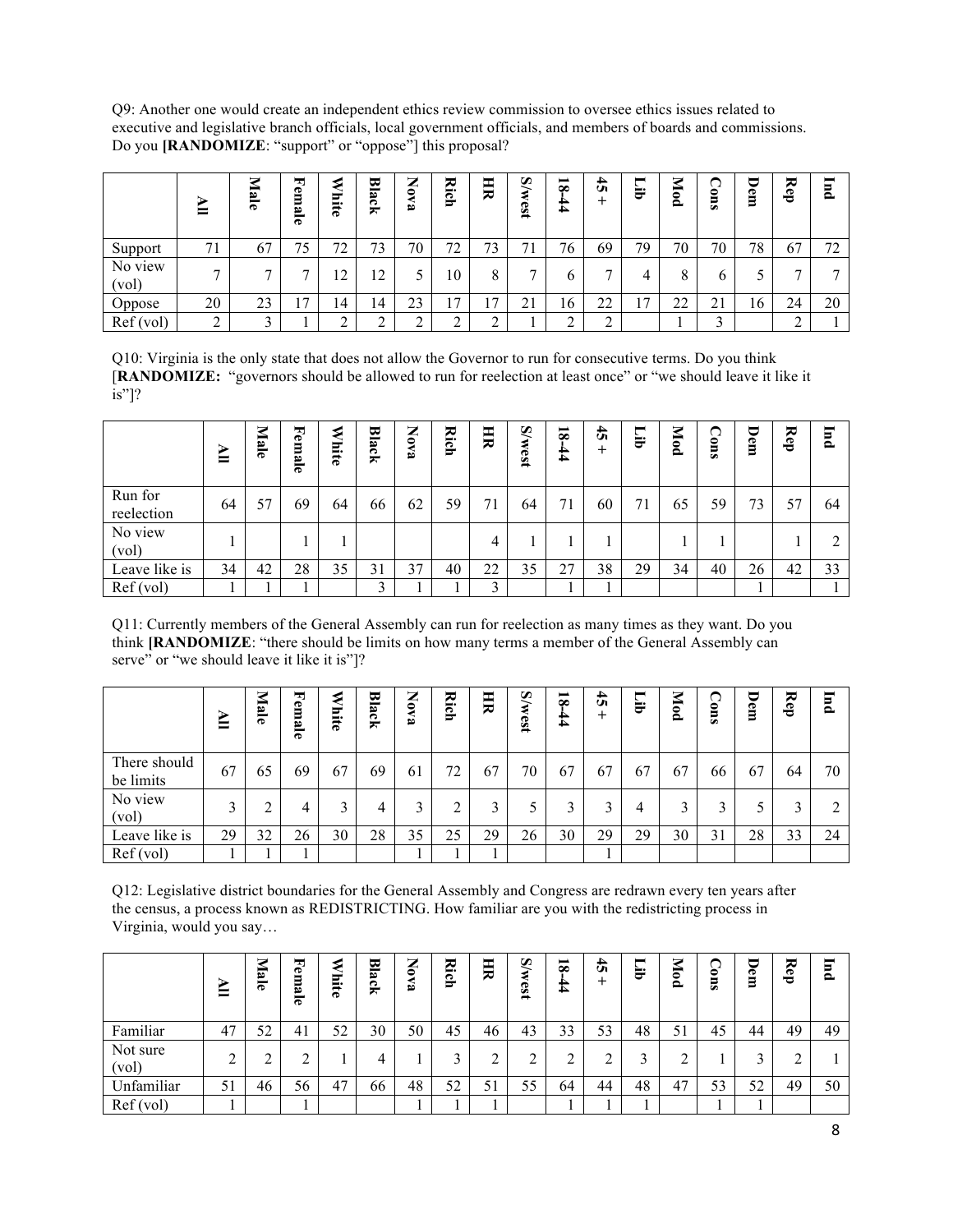Q13: **[Of those who say "Generally familiar in Q11]** In your view, is the way redistricting is done in Virginia mostly fair or mostly unfair?

|                   | ⋗<br>⊨ | Male | 피<br>P<br>Ξ<br>B<br>ౚ | Ξ.<br>ਨ | ₩<br>$\ddot{a}$<br>్<br>≂ | ⇁<br>◢<br>$\bullet$<br>B | 콙<br>ဠ | 크  | S/w<br>$\overline{\text{es}}$ | $\overline{\mathbf{8}}$<br>44 | $\ddot{\mathbf{5}}$ | -<br>Ħ | Mod | n<br>0<br>5<br>من | ⋷<br>Φ<br>Β | Rep                  | 冒<br>$\bullet$ |
|-------------------|--------|------|-----------------------|---------|---------------------------|--------------------------|--------|----|-------------------------------|-------------------------------|---------------------|--------|-----|-------------------|-------------|----------------------|----------------|
| Fair              | 41     | 39   | 44                    | 43      | 28                        | 41                       | 45     | 36 | 44                            | 47                            | 39                  | 30     | 41  | 50                | 29          | 58                   | 36             |
| Not sure<br>(vol) |        | 8    |                       | 10      | 8                         | Q                        | 10     |    | Q                             |                               | 10                  |        | Q   | 13                | O           | $\overline{2}$<br>14 | Q              |
| Unfair            | 49     | 52   | 44                    | 46      | 64                        | 49                       | 43     | 55 | 47                            | 43                            | 51                  | 65     | 49  | 36                | 66          | 29                   | 54             |
| Ref(vol)          |        |      |                       |         |                           |                          | ◠      |    |                               |                               |                     |        |     |                   |             |                      |                |

Q14: Virginia's Constitution gives the General Assembly the sole power to redistrict. There is a proposal before the General Assembly to change the Virginia Constitution by taking authority over redistricting away from the General Assembly and establishing an independent redistricting commission to draw new district boundaries. Do you **[RANDOMIZE**: "support" or "oppose"] this proposal?

|                  | ↘<br>= | ⇁<br>Ξ<br>ਨ | ᆋ<br>Φ<br>Ξ<br>œ<br>$\overline{\bf e}$ | కా<br>-<br>⇔<br>Õ | ₩<br>冒<br>ή, | ⇁<br>▰<br>$\bullet$<br>فط | Σ.<br>౧<br>F | 크  | $\widetilde{\bm{\delta}}$<br>⋞<br>tsa | $\overline{\mathbf{8}}$<br>4 | 4<br>Ü | −<br>È               | ⋝<br>ಕ<br>ం | 0<br>뭉 | ∊<br>Φ<br>Ξ | ≂<br>å | F<br>≏ |
|------------------|--------|-------------|----------------------------------------|-------------------|--------------|---------------------------|--------------|----|---------------------------------------|------------------------------|--------|----------------------|-------------|--------|-------------|--------|--------|
| Support          | 54     | 54          | 54                                     | 52                | 60           | 58                        | 50           | 54 | 53                                    | 54                           | 54     | 59                   | 64          | 42     | 68          | 42     | 56     |
| No view<br>(vol) | 13     |             | 15                                     | 3                 | $\mathbf{R}$ | ി                         | −            | 3  | $\sqrt{2}$<br>$\overline{1}$          | 13                           | 14     | 13                   | 10          | 14     | 8           | 15     | 14     |
| Oppose           | 31     | 34          | 29                                     | 33                | 27           | 29                        | 32           | 32 | 34                                    | 32                           | 31     | 27<br>$\overline{2}$ | 25          | 41     | 24          | 41     | 29     |
| Ref(vol)         | ◠<br>∸ |             | ◠<br>∠                                 | ◠<br>∸            |              |                           |              |    |                                       |                              |        |                      |             | ◠<br>◡ |             | ◠      |        |

Q15: There is another proposal before the General Assembly to prohibit the use of partisan voting information – that is information on the number of votes cast for Democrats and Republicans in a given area – when drawing new district boundaries. Do you **[RANDOMIZE**: "support" or "oppose"] this proposal?

|                  | ⋗<br>ᆖ | ⇁<br>$\overline{5}$<br>ਨ | ᆋ<br>Ê<br>B<br>ಕ | ಕ<br>$\blacksquare$<br>ನ | 멷<br>مە<br>౧<br>≂ | ⇁<br>▰<br>$\bullet$<br>فط | ≂<br>$- \cdot$<br><u>ie</u> | 크  | S<br>530 | ▬<br>$\infty$<br>44 | 4<br>Ü | −<br>U | ⋝<br>è<br>௨ | ◠<br>∊<br>من | U<br>P<br>Ξ | ≂<br>O<br>ی | F<br>௨ |
|------------------|--------|--------------------------|------------------|--------------------------|-------------------|---------------------------|-----------------------------|----|----------|---------------------|--------|--------|-------------|--------------|-------------|-------------|--------|
| Support          | 55     | 57                       | 53               | 55                       | 56                | 61                        | 56                          | 47 | 55       | 57                  | 54     | 55     | 62          | 49           | 56          | 52          | 60     |
| No view<br>(vol) | Q      |                          | O                | Q                        | ⇁                 |                           | 10                          | 10 | 8        |                     |        |        |             | u            | 8           | Q           | 8      |
| Oppose           | 35     | 34                       | 37               | 35                       | 37                | 31                        | 34                          | 42 | 36       | 33                  | 36     | 34     | 33          | 41           | 35          | 39          | 32     |
| Ref(vol)         |        |                          |                  |                          |                   |                           |                             |    |          |                     |        |        |             |              |             |             |        |

Q16: There is a proposal before the General Assembly to gradually raise the minimum wage in Virginia from \$7.25 per hour to \$10.10 per hour by 2017. Do you **[RANDOMIZE**: "support" or "oppose"] this proposal?

|                  | ⋗<br>ᆖ      | ⇁<br>ਛ<br>۳ | 뇌<br>e<br>Ξ<br>B<br>G | 与<br>--<br>ನ | 브<br>مە<br>౧<br>₩ | ⇁<br>▰<br>$\bullet$<br>D | ≂<br>న'<br>≖ | 크  | $\widetilde{\bm{\delta}}$<br>€<br>189 | −<br>$\infty$<br>N<br>-<br>$\blacktriangle$ | $\ddot{a}$ | ▬<br>ਦੋ | ⋝<br>$\mathbf{e}$<br>ء | ◠<br>0<br>50 | P<br>Ξ         | ≂<br>සි | F<br>௨ |
|------------------|-------------|-------------|-----------------------|--------------|-------------------|--------------------------|--------------|----|---------------------------------------|---------------------------------------------|------------|---------|------------------------|--------------|----------------|---------|--------|
| Support          | 73          | 66          | 81                    | 67           | -97               | 77                       | 76           | 73 | 66                                    | 78                                          | 71         | 96      | 80                     | 48           | 97             | 49      | 71     |
| No view<br>(vol) | $\sim$<br>∠ | ◠           |                       | ◠<br>∠       |                   |                          |              |    |                                       |                                             |            |         |                        | ◠            |                | ◠       | ◠<br>∠ |
| Oppose           | 25          | 31          | 18                    | 31           |                   | າາ<br>∠∠                 | 24           | 25 | 30                                    | 20                                          | 27         | ◠<br>∠  | 19                     | 49           | $\bigcap$<br>∼ | 49      | 27     |
| Ref(vol)         |             |             |                       |              |                   |                          |              |    |                                       |                                             |            |         |                        |              |                |         |        |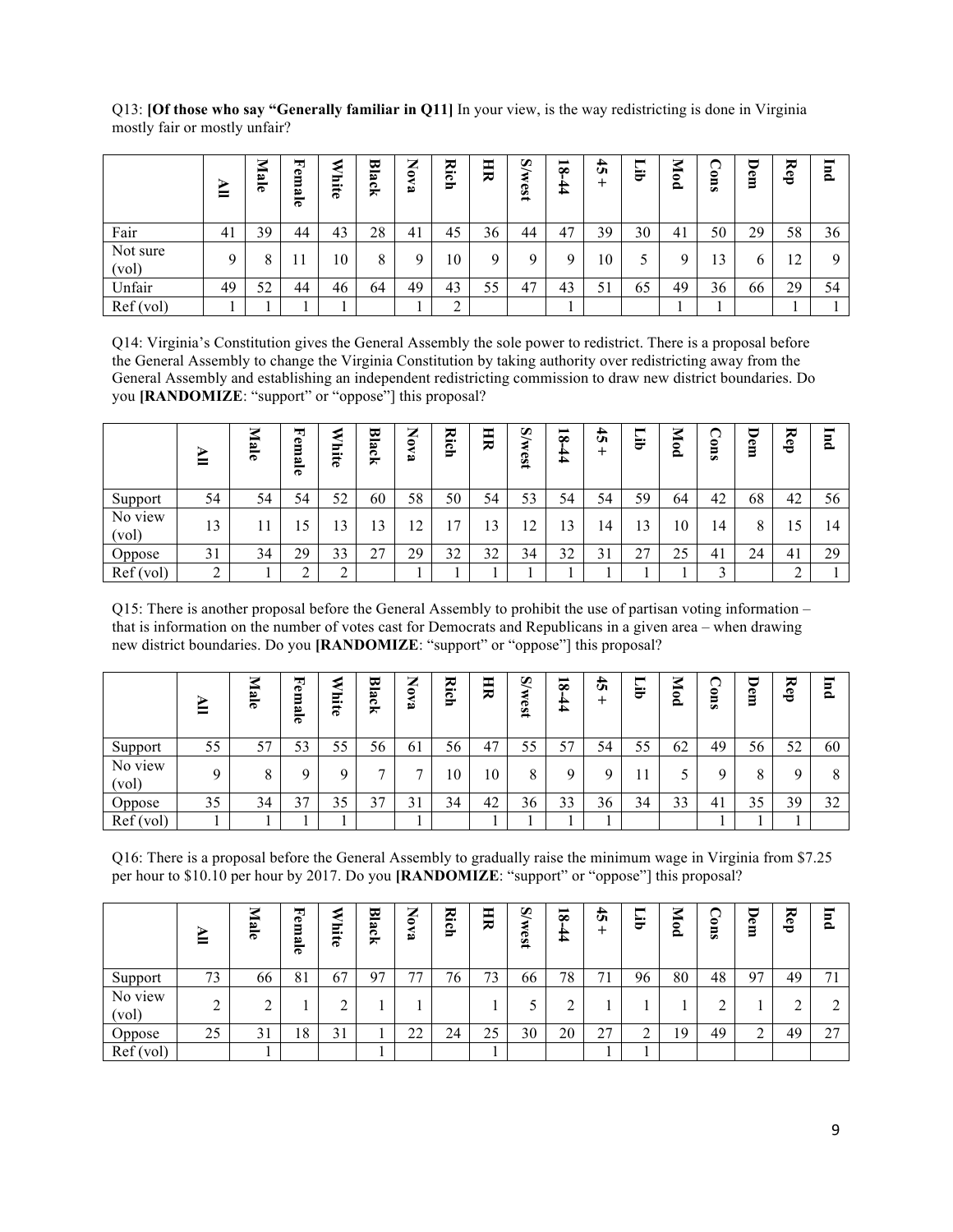Q17: There has been a lot of news recently about sexual assaults on college campuses in Virginia and across the nation. While a victim of sexual assault always has the option to file charges with local police, colleges and universities typically handle allegations of sexual assault as an internal disciplinary matter. There is a proposal before the General Assembly to require universities to report allegations of sexual assault to local police rather than handle them internally. What is your view, do you think universities [**RANDOMIZE**: "should be required to report allegations of sexual assault to local police" or "should be allowed to handle allegations of sexual assault as internal disciplinary matters"]?

|                                 | $\geq$       | Mal<br>ര | Ęe<br>Ë<br>ئغ<br>ਨ | ⋞<br>hite. | Black  | z<br><b>BAO</b> | Rich | HR | <b>S/west</b>     | $\overline{\mathbf{8}}$<br>$\bf{4}$ | $\ddot{t}$<br>$\mathrm{+}$ | ▬<br>₩ | Mod | Cons           | U<br>Φ<br>Β | Rep | JInd |
|---------------------------------|--------------|----------|--------------------|------------|--------|-----------------|------|----|-------------------|-------------------------------------|----------------------------|--------|-----|----------------|-------------|-----|------|
| Required to<br>report           | 90           | 88       | 92                 | 90         | 91     | 89              | 90   | 95 | 88                | 86                                  | 92                         | 88     | 90  | 94             | 89          | 93  | 90   |
| No view<br>(vol)                | ↑            | 3        | 2                  | າ<br>∠     | ◠<br>∠ |                 | 3    | 3  | <sup>1</sup><br>∠ | 4                                   |                            | 4      |     | 2              | 3           |     | 2    |
| Handle as<br>internal<br>matter | $\mathbf{r}$ | 8        | 6                  | 8          | ⇁      | 9               | ⇁    | 2  | 10                | 9                                   | b                          | 9      | 9   | $\mathfrak{Z}$ | 8           | 5   | 8    |
| Ref(vol)                        |              |          |                    |            |        |                 |      |    |                   |                                     |                            |        |     |                |             |     |      |

Q18: As you know, recently Virginia has had to deal with budget cuts. If more cuts have to be made to the state budget, in which area of the state budget do you think those cuts should be made? Should they be made in…**[RANDOMIZE FIVE CHOICES]**

|                      | ≧              | Male          | Female | ⋞<br>Thite     | Black          | Z<br><b>6Va</b> | Rich           | 買  | <b>S/west</b> | $18-44$       | $\ddot{5}$<br>$^{+}$ | Ēі            | Mod | ◠<br>suo | Dem | Rep | <b>Ind</b> |
|----------------------|----------------|---------------|--------|----------------|----------------|-----------------|----------------|----|---------------|---------------|----------------------|---------------|-----|----------|-----|-----|------------|
| Transportati<br>on   | 34             | 29            | 41     | 29             | 52             | 31              | 41             | 34 | 36            | 39            | 32                   | 29            | 38  | 32       | 41  | 29  | 33         |
| Public safety        | 5              | $\mathcal{I}$ | 3      | 6              | $\overline{4}$ | 5.              | 3              | 4  | 8             | $\mathcal{I}$ | 4                    | $\mathcal{I}$ | 5   | 4        | 6   | 3   | 7          |
| Education            | $\overline{4}$ | 5             | 4      | 5              | 2              | 8               | $\overline{2}$ | 2  | 4             | 3             | 5                    |               | 3   | $\tau$   | 2   | 7   | 4          |
| Health care          | 10             | 12            | 8      | 11             | 6              | 11              | 10             | 8  | 8             | 12            | 8                    | 9             | 9   | 12       | 10  | 14  | 5          |
| Social<br>services   | 17             | 19            | 15     | 20             | 9              | 17              | 12             | 23 | 17            | 20            | 16                   | 10            | 15  | 29       | 6   | 28  | 21         |
| All equally<br>(vol) | $\overline{ }$ | $\mathcal{I}$ | 6      | $\overline{7}$ | $\overline{4}$ | $\mathcal{I}$   | 9              | 5  | 6             | 3             | 8                    | 9             | 8   | 4        | 8   | 5   | 5          |
| No cuts (vol)        | 17             | 15            | 19     | 17             | 16             | 16              | 16             | 19 | 16            | 12            | 19                   | 27            | 19  | 6        | 21  | 10  | 19         |
| $Dk$ /ref<br>(vol)   | 6              | 6             | 5      | 5              | 8              | 6               | 6              | 5  | 6             | 4             | 7                    | $\mathbf{r}$  | 3   | 7        | 6   | 5   | 7          |

Q19: Would you be willing to support a general increase in taxes to avoid budget cuts in any of these areas?

|          | ᆖ  | ౚ  | ┳<br>o<br>Ξ<br>Z<br>ര | ರ್<br>--<br>ನ | ₩<br>-<br>٨n<br>౧<br>≂ | ⇁<br>▰<br>0<br>فط | ≂<br>$\blacksquare$<br>ణ<br>ಕ | т<br>≂ | S<br>est | −<br>$\infty$<br>r.<br>4 | 4<br>Ü | -<br>ಕ                         | ⇁<br>0<br>ء | ۰<br>5<br>٠ | ന<br>Ξ<br>∍                | ≂<br>Ð<br>≂  | ь<br>௨ |
|----------|----|----|-----------------------|---------------|------------------------|-------------------|-------------------------------|--------|----------|--------------------------|--------|--------------------------------|-------------|-------------|----------------------------|--------------|--------|
| Yes      | υı | 46 | 57                    | 50            | 62                     | 55                | 54                            | ◡      | 45       | 56                       | 49     | 75<br>$\overline{\phantom{a}}$ | 59          | 30          | 78                         | 32<br>ے ر    | 44     |
| No       | 45 | 50 | 41                    | 47            | 36                     | 42                | 44                            | 48     | 49       | 42                       | 47     | 25                             | 40          | 66          | $^{\circ}$ 1<br>$\angle 1$ | $\sim$<br>63 | 52     |
| Ref(vol) |    |    |                       | ◠             | ⌒<br>∸                 |                   |                               |        |          |                          |        |                                |             |             |                            |              |        |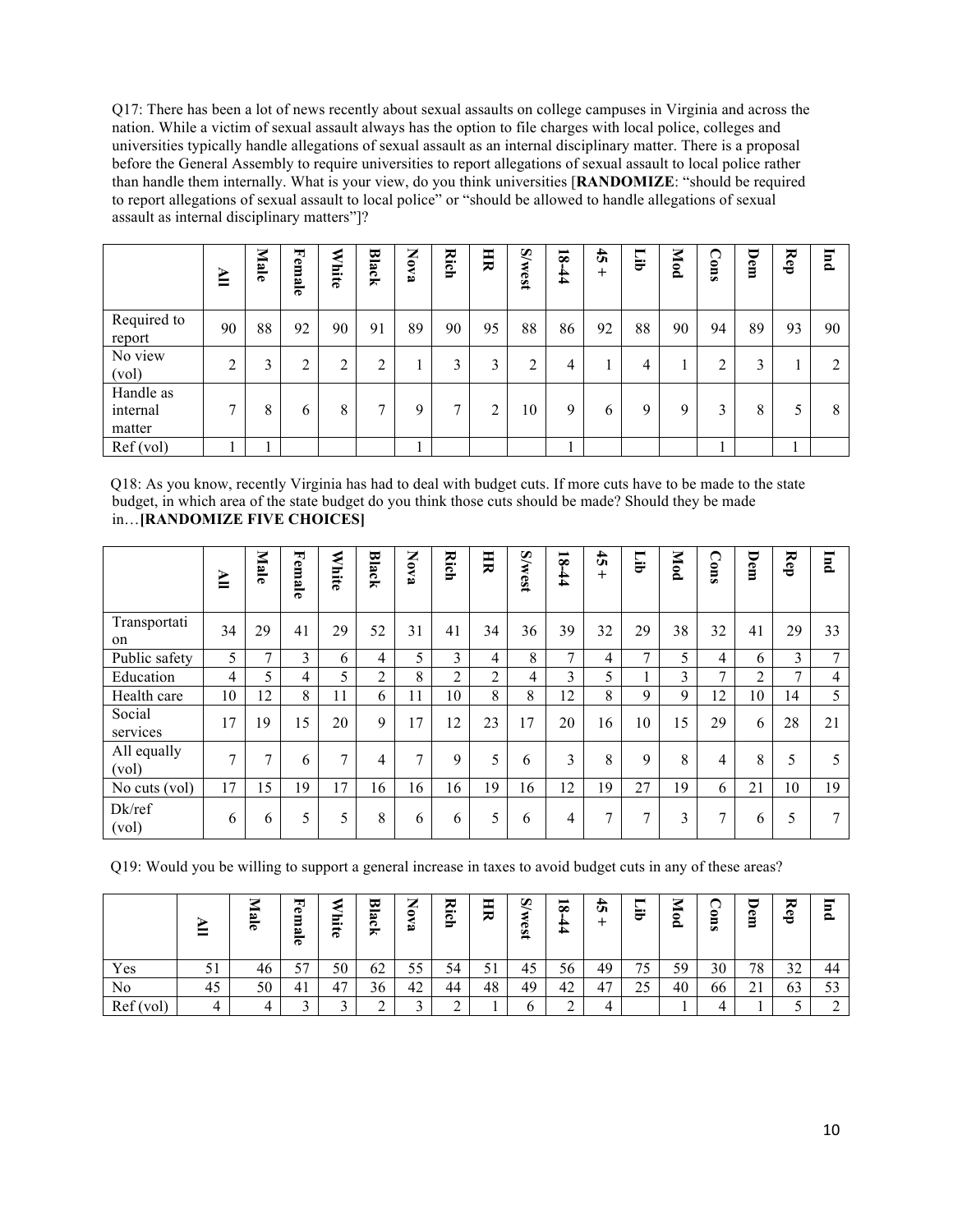Q20: In recent budget cuts the governor and General Assembly have not cut funding for K-12 education. Do you think K-12 education funding should be [RANDOMIZE: "cut like other parts of the budget" or "Not cut like other parts of the budget if possible"]?

|                         | ≧  | Male   | 围<br>em<br>≌<br>G | ю<br>ರ್<br>-<br>ਨ | 브<br>lack | ⇁<br>◢<br>$\boldsymbol{S}$<br>D | ≂<br>ich | 月  | <b>S/west</b> | $\overline{\mathbf{8}}$<br>44 | $\ddot{t}$<br>+ | $\blacksquare$<br>≒. | Mod | ∩<br>$\bullet$<br>₹ | U<br>e<br>Ξ | ≂<br>Ê | JInd |
|-------------------------|----|--------|-------------------|-------------------|-----------|---------------------------------|----------|----|---------------|-------------------------------|-----------------|----------------------|-----|---------------------|-------------|--------|------|
| Cut like<br>other parts | 12 | 14     | 9                 | 13                | Q         |                                 | 10       | 12 | 13            | 9                             | 14              |                      | 8   | 21                  | 4           | 16     | 14   |
| No view<br>(vol)        | ↑  | ◠<br>∠ |                   | ↑                 |           | ◠                               | ◠        |    |               | ◠                             |                 | ◠                    |     | 3                   | ◠<br>∠      | ◠      |      |
| Not cut                 | 86 | 84     | 90                | 85                | 91        | 86                              | 88       | 88 | 87            | 89                            | 85              | 93                   | 92  | 76                  | 94          | 82     | 85   |
| Ref(vol)                |    |        |                   |                   |           |                                 |          |    |               |                               |                 |                      |     |                     |             |        |      |

Q21: The primary way transportation is funded in Virginia is through a tax on the wholesale price of gas. With gas prices at a six-year low, some people have suggested that Virginia should raise its gas tax to ensure adequate transportation funding for maintenance and new construction. Would you [**RANDOMIZE:** "support" or "oppose"] increasing the gas tax?

|                  | ᆖ  | ⇁<br>Ċ.<br>$\ddot{\phantom{1}}$ | 围<br>Φ<br>Ξ<br>مە<br>ര | Ξ<br>-<br>ನ | ᄫ<br>B<br>౧<br>× | ⇁<br>▰<br>$\bullet$<br>ه | 짅<br>ౚ<br>≖ | 月  | Q<br>189 | ▬<br>$\infty$<br>N<br>4 | 4<br>Ü   | ▬<br>₩ | 7<br>కె<br>≏ | ◟<br>0<br>5<br>من | Φ<br>Ξ | ≂<br>È | F<br>$\bullet$ |
|------------------|----|---------------------------------|------------------------|-------------|------------------|--------------------------|-------------|----|----------|-------------------------|----------|--------|--------------|-------------------|--------|--------|----------------|
| Support          | 43 | 47                              | 40                     | 45          | 43               | 52                       | 43          | 32 | 45       | 36                      | 47       | 62     | 50           | 28                | 62     | 28     | 41             |
| No view<br>(vol) | ◠  | ◠<br>↵                          | $\overline{ }$         | ◠           |                  |                          | $\sqrt{2}$  |    |          |                         |          |        |              | ⌒                 |        | ◠      |                |
| Oppose           | 55 | 51                              | 59                     | くつ<br>ے ر   | 57               | 48                       | 54          | 66 | 53       | 62                      | 51<br>JІ | 38     | 49           | 69                | 36     | 68     | 59             |
| Ref(vol)         |    |                                 |                        |             |                  |                          |             |    |          |                         |          |        |              |                   |        |        |                |

Q22: In recent years twenty-two states have legalized marijuana for medical purposes. Would you **[RANDOMIZE**: "support" or "oppose"] legalizing marijuana for medical use in Virginia?

|                  | −  | هخ<br>ਨ | ᆋ<br>e<br>Ξ<br>∾<br>Õ | ⊷<br>−<br>Õ | ದ<br>$\overline{\phantom{a}}$<br>ڡ<br>౧<br>≂ | ⇁<br>▰<br>$\bullet$<br>قط | 짅<br>౧<br>≂ | 用  | S<br>s <sub>3</sub>                                   | ▬<br>$\infty$<br>4 | )}<br>Ü | U  | z<br>⋍<br>0<br>2 | ◟<br>0<br>5<br>من | Φ<br>Ξ | ≂<br>å    | $\overline{\mathbf{u}}$ |
|------------------|----|---------|-----------------------|-------------|----------------------------------------------|---------------------------|-------------|----|-------------------------------------------------------|--------------------|---------|----|------------------|-------------------|--------|-----------|-------------------------|
| Support          | 69 | 66      | 73                    | 69          | 67                                           | 72<br>∠                   | 68          | 75 | 60                                                    | 80                 | 64      | 81 | 72               | 55                | רת     | ເາ<br>ے ر | 75                      |
| No view<br>(vol) | ◠  | ⌒<br>∠  |                       | ◠           |                                              |                           |             |    |                                                       |                    | ◠       |    |                  | ◠                 |        |           | ◠<br>∠                  |
| Oppose           | 29 | 32      | 25                    | 29          | 32<br>ے ر                                    | າາ<br>∼                   | 28          | 24 | $\overline{\phantom{a}}$<br>$\ddot{\phantom{1}}$<br>╯ | 18                 | 34      | 16 | າາ<br>∠          | 43                | 21     | τω        | $\mathcal{L}$<br>23     |

Q23: In recent years seventeen states have decriminalized the possession of small amounts of marijuana by replacing the possibility of a criminal record and jail time with a civil fine. Would you **[RANDOMIZE**: "support" or "oppose"] decriminalizing possession of small amounts of marijuana like this in Virginia?

|                  | ₻<br>ᆖ      | ⇁<br>$\mathbf{a}$<br>ಕ | 뇌<br>e<br>Ξ<br>B<br>ౚ | ರ್<br>--<br>ನ | ₩<br>ه<br>ζk | ⇁<br>▰<br>۰<br>ھ | ≂<br>$\blacksquare$<br>ణ<br>$\overline{\phantom{a}}$ | 그<br>₩ | $\omega$<br>est | ▬<br>$\infty$<br>44 | 4<br>Ü<br>∸ | ▬<br>`<br>⊷<br>ಕ | 7<br>⇒<br>0<br>٥ | ⊓<br>≏<br>ω | J<br>o<br>Ξ     | ≂<br>å | $\overline{a}$<br>$\mathbf{\Omega}$ |
|------------------|-------------|------------------------|-----------------------|---------------|--------------|------------------|------------------------------------------------------|--------|-----------------|---------------------|-------------|------------------|------------------|-------------|-----------------|--------|-------------------------------------|
| Support          | 71          | 73                     | 70                    | 70            | 77           | 81               | 68                                                   | 68     | 65              | 83                  | 65          | 83               | 79               | 54          | 85              | 52     | 77                                  |
| No view<br>(vol) | $\sim$<br>∠ | ◠<br>∼                 | ⌒<br>∸                | ◠             |              |                  |                                                      |        |                 | 4                   |             | 4                |                  | ◠           | ⌒<br>↩          | c      |                                     |
| Oppose           | 26          | 25                     | 28                    | 28            | 21           | 18               | 28                                                   | 30     | ◠<br>ا د        | 1 ^<br>IJ           | 32          | 13               | 21               | 44          | $\sqrt{2}$<br>ے | 46     | 22                                  |
| Ref(vol)         |             |                        |                       |               |              |                  |                                                      |        |                 |                     |             |                  |                  |             |                 |        |                                     |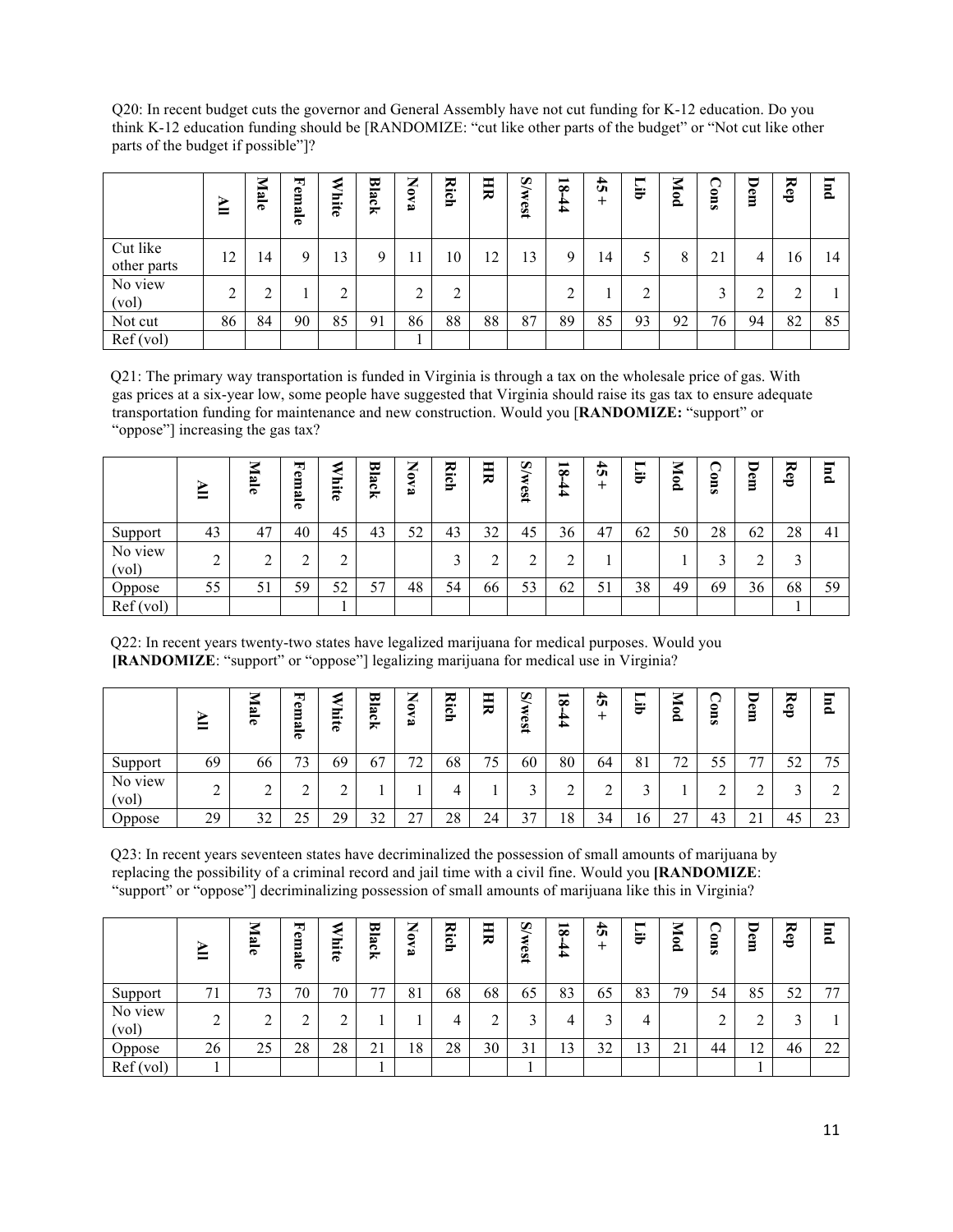The General Assembly has limited revenue with which to fund many public policy areas. Among those public policy areas is conservation of Virginia's natural resources. I'm going to read a few statements about Virginia's natural resources and the budget, and I'd like you to tell me if you agree strongly, agree, have no view, disagree, or disagree strongly with each statement. Ok, here's the first one…

|                      | ≧  | Male | Fem<br>ale    | ⋞<br>Ε.<br>ਨ | <b>Black</b>  | z<br>ă<br>ھ | 2<br>g | H  | <b>S/west</b> | $\overline{\mathbf{8}}$<br>44 | $\ddot{5}$<br>ৡ<br>٨ | $\blacksquare$<br>ਦੋ | Mod | ∩<br>0<br>ē | U<br>êm | Rep | <b>Ind</b> |
|----------------------|----|------|---------------|--------------|---------------|-------------|--------|----|---------------|-------------------------------|----------------------|----------------------|-----|-------------|---------|-----|------------|
| Agree<br>strongly    | 29 | 31   | 29            | 31           | 27            | 36          | 25     | 31 | 24            | 27                            | 31                   | 37                   | 31  | 25          | 39      | 25  | 26         |
| Agree                | 52 | 51   | 55            | 53           | 52            | 50          | 56     | 49 | 57            | 54                            | 52                   | 50                   | 54  | 51          | 47      | 54  | 57         |
| No view              | 6  | 4    | $\mathcal{L}$ | 6            | $\mathcal{I}$ |             | 6      | ⇁  | 6             | 6                             | 6                    | ς                    | 6   | 8           | 6       | ⇁   | 6          |
| Disagree             | 10 | 12   | 8             | 9            | 14            | 8           | 11     | 10 | 12            | 12                            | 9                    | $\mathbf{r}$         | 8   | 14          | 6       | 13  | 10         |
| Disagree<br>strongly | ◠  | ◠    |               |              | ◠             |             |        | ◠  |               |                               | ◠                    |                      |     | ↑           |         | ↑   |            |
| Ref (vol)            |    |      |               |              |               |             |        |    |               |                               |                      |                      |     |             |         |     |            |

Q 24: Protecting Virginia's natural lands and parks, rivers and streams, and the Chesapeake Bay, should be a top funding **priority…**

Q25: Even with tight budgets, **funding** for restoring Virginia's rivers, streams, and the Chesapeake Bay, and conserving forests and parkland should be protected…

|                      | ≧  | Male           | u,<br><sup>c</sup> emale | ರ<br>Ξ.<br>ਨ | Black | Nov<br>فع      | Rich | 月  | <b>S/west</b> | $\overline{\mathbf{8}}$<br>$\frac{4}{4}$ | $\ddot{t}$<br>&<br>$\Lambda$ | $\blacksquare$<br>Ę. | Mod | $\mathbf{C}$<br>ē | ∪<br>Φ<br>Ξ | ₩<br>Ê | Jnd |
|----------------------|----|----------------|--------------------------|--------------|-------|----------------|------|----|---------------|------------------------------------------|------------------------------|----------------------|-----|-------------------|-------------|--------|-----|
| Agree<br>strongly    | 30 | 30             | 31                       | 31           | 25    | 35             | 27   | 32 | 25            | 29                                       | 31                           | 38                   | 33  | 24                | 38          | 25     | 30  |
| Agree                | 59 | 58             | 61                       | 58           | 66    | 55             | 61   | 61 | 66            | 60                                       | 59                           | 55                   | 58  | 65                | 54          | 62     | 63  |
| No view              | 4  | 4              | 4                        | 4            | 5     | 3              | ⇁    |    | 4             |                                          | 3                            | 3                    | 5   | 3                 | 5           | 3      | 3   |
| Disagree             | b  | $\overline{ }$ | 4                        | 6            | 4     | $\overline{ }$ | 4    | 5  |               | $\mathbf{r}$                             |                              | 4                    | 4   | 8                 | 3           | Q      | 4   |
| Disagree<br>strongly |    |                |                          |              |       |                |      |    |               |                                          |                              |                      |     |                   |             |        |     |
| Ref (vol)            |    |                |                          |              |       |                |      |    |               |                                          |                              |                      |     |                   |             |        |     |

Q26: Restoring the Commonwealth's rivers, the Chesapeake Bay, and protecting its land will help strengthen Virginia's **economy**…

|                      | ≧  | Male   | 뇌<br>emale | ರ್<br>Ë. | <b>Black</b> | Nov<br>ھ | <b>Rich</b> | 月  | <b>S/west</b> | $\overline{\mathbf{8}}$<br>44 | $\ddot{5}$<br>É<br>Λ | Ēі | Mod | $\Omega$<br>Ē | ᇦ<br>Ð<br>Ξ | ₩<br>$\sigma$<br>÷ | $\blacksquare$<br>۹ |
|----------------------|----|--------|------------|----------|--------------|----------|-------------|----|---------------|-------------------------------|----------------------|----|-----|---------------|-------------|--------------------|---------------------|
| Agree<br>strongly    | 25 | 26     | 23         | 26       | 20           | 29       | 20          | 27 | 19            | 22                            | 26                   | 31 | 24  | 21            | 32          | 18                 | 24                  |
| Agree                | 47 | 44     | 50         | 47       | 54           | 38       | 54          | 47 | 55            | 42                            | 50                   | 45 | 50  | 47            | 48          | 51                 | 46                  |
| No view              | 14 | 14     | 15         | 15       | 11           | 18       | 13          | 12 | 12            | 19                            | 12                   | 12 | 17  | 12            | 14          | 13                 | 15                  |
| Disagree             | 13 | 14     | 11         | 12       | 16           | 14       | 12          | 12 | 13            | 17                            | 11                   | 12 | 9   | 19            | 6           | 18                 | 15                  |
| Disagree<br>strongly |    | ◠<br>∠ |            |          |              |          |             | ◠  |               |                               |                      |    |     |               |             |                    |                     |
| Ref (vol)            |    |        |            |          |              |          |             |    |               |                               |                      |    |     |               |             |                    |                     |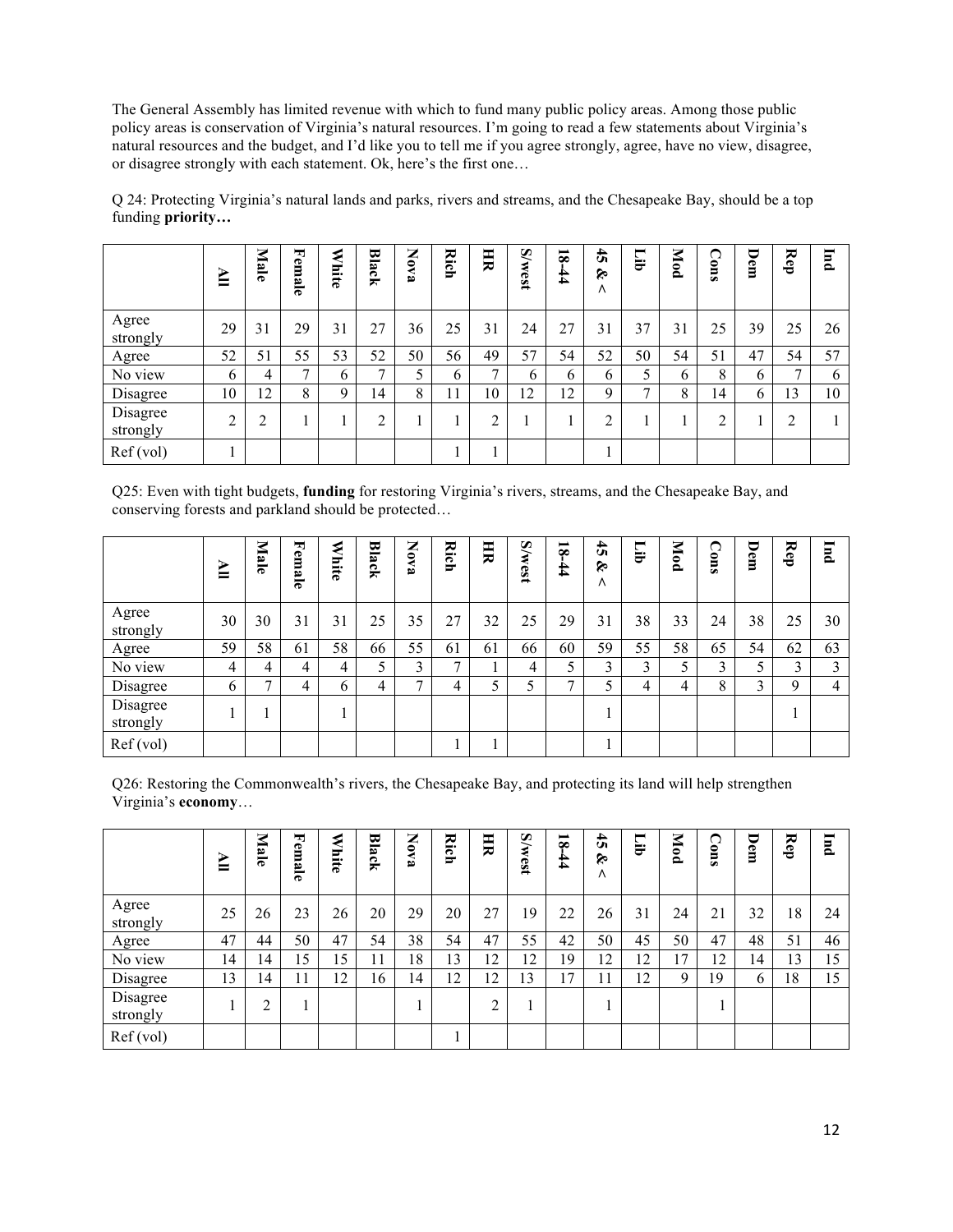Somemembers of the General Assembly would like to consider a general obligation bond, which is a way the state can borrow money to finance public works projects. general obligation bonds have to be approved by voters, and the last time one was approved was in 2002. I'm going to name several things that could be in a general obligation bond if the General Assembly considers one this year. For each one, please tell me if you think it should or should not be included.

|                   | $\mathbf{F}$   | Male   | 뇌<br>em<br>ھ<br>$\overline{\sigma}$ | ≋<br>liite | <b>Black</b> | ⇁<br>◢<br>$\bullet$<br>⋖<br>فع | 2<br><b>S</b> | HR | $\mathbf{W}$<br>189 | $\overline{\mathbf{8}}$<br>44 | $\ddot{t}$<br>+ | −<br>ਦੋ | Mod | ◠<br>0<br>ь<br>من | ರ<br>Φ<br>Ξ | ≂<br>Ê | <b>Ind</b> |
|-------------------|----------------|--------|-------------------------------------|------------|--------------|--------------------------------|---------------|----|---------------------|-------------------------------|-----------------|---------|-----|-------------------|-------------|--------|------------|
| Should            | 72             | 69     | 75                                  | 68         | 92           | 70                             | 72            | 78 | 71                  | 81                            | 68              | 87      | 73  | 73                | 88          | 60     | 71         |
| Not sure<br>(vol) | $\bigcap$<br>∠ | ◠<br>∠ | ◠                                   | ↑          |              |                                | 4             |    | ∍                   | ◠                             |                 |         | ◠   |                   |             |        | 3          |
| Should<br>not     | 25             | 28     | 22                                  | 30         | 6            | 29                             | 23            | 20 | 26                  | 17                            | 29              | 12      | 25  | 26                | 12          | 38     | 26         |
| Ref(vol)          |                |        |                                     |            |              |                                |               |    |                     |                               |                 |         |     |                   |             |        |            |

Q27: Funding for higher education facilities…

Q28: Funding for protection of natural areas, forests, parks and clean water in Virginia…

|                   | ⋗<br>ᆖ | ◛<br>Iale | 퇴<br>em<br>B<br>$\overline{\sigma}$ | ٤<br>$\mathbf{r}$<br>iite | 멷<br>ئع<br>čķ | ⇁<br>◢<br><b>BAO</b> | ≂<br>i <u>c</u> h | 크  | $\widetilde{\mathbf{S}}$<br>West | $\overline{\mathbf{8}}$<br>$\sharp$ | 4<br>Ü<br>∸ | ▬<br>È | Z<br>$\overline{P}$ | ◠<br>0<br>من | U<br>em | ≂<br>È | <b>Ind</b> |
|-------------------|--------|-----------|-------------------------------------|---------------------------|---------------|----------------------|-------------------|----|----------------------------------|-------------------------------------|-------------|--------|---------------------|--------------|---------|--------|------------|
| Should            | 82     | 78        | 87                                  | 82                        | 88            | 84                   | 83                | 81 | 81                               | 87                                  | 80          | 92     | 84                  | 77           | 91      | 79     | 80         |
| Not sure<br>(vol) | ◠      | ◠<br>Ć    | ◠<br>∠                              | ◠                         |               |                      | ◠                 | ◠  | ◠                                |                                     | $\bigcap$   |        |                     | $\bigcap$    |         | ∠      | 2          |
| Should<br>not     | 15     | 19        | 11                                  | .6                        |               | 14                   | 14                | 16 | 17                               | 12                                  | 16          | ⇁      | 15                  | 20           | 8       | 19     | 17         |
| Ref(vol)          |        |           |                                     |                           |               |                      |                   |    |                                  |                                     |             |        |                     |              |         |        |            |

Q29: Funding for transportation maintenance and construction

|                   | ≧  | ≂<br>lale | Fem<br>B<br>œ | Ε.<br>$\vec{a}$ | <b>Black</b> | Nov<br>فع | ≂<br>⊨.<br>$\mathbf{S}$ | H                   | <b>S/west</b> | $\overline{\mathbf{8}}$<br>$\bf{4}$ | $\frac{4}{5}$<br>+ | ▬<br>ਦੋ | Mod          | ∩<br>0<br>Ξ<br>من | U<br>Φ<br>Ε | ≂<br>e<br>Ö | $\overline{a}$<br>≏ |
|-------------------|----|-----------|---------------|-----------------|--------------|-----------|-------------------------|---------------------|---------------|-------------------------------------|--------------------|---------|--------------|-------------------|-------------|-------------|---------------------|
| Should            | 70 | 69        | 71            | 70              | 77           | 75        | 63                      | 67                  | 72            | 70                                  | 70                 | 79      | 74           | 63                | 81          | 70          | 65                  |
| Not sure<br>(vol) | 4  | 3         | 4             | $\mathbf{R}$    | 4            |           |                         |                     | 4             |                                     | $\mathbf{\Omega}$  | 4       | $\mathbf{3}$ | 3                 | 4           | ◠           | 4                   |
| Should<br>not     | 25 | 27        | 24            | 27              | 19           | 23        | 31                      | າາ<br>$\mathcal{L}$ | 23            | 25                                  | 26                 | 17      | 23           | 34                | 15          | 28          | 30                  |
| Ref(vol)          |    |           |               |                 |              |           |                         |                     |               |                                     |                    |         |              |                   |             |             |                     |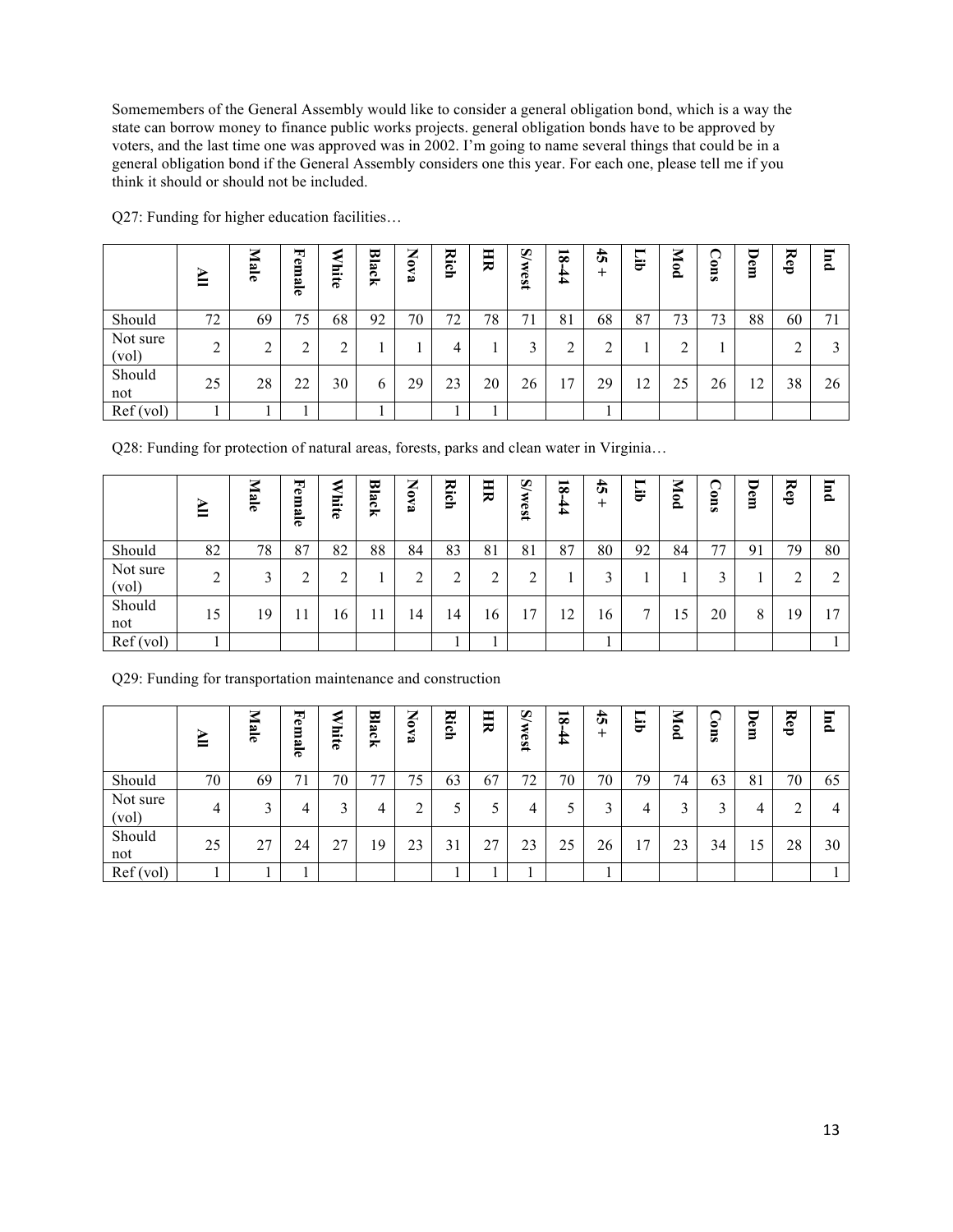### **Demographics**

#### EDUC:

| High school or less              | 15           |
|----------------------------------|--------------|
| Some college                     | 22           |
| Vocational or technical training | $\mathbf{R}$ |
| College graduate                 | 35           |
| Graduate study or more           | 24           |
| Dk/ref(vol)                      |              |
| HISPANIC:                        |              |
|                                  |              |

| Yes            | 4  |
|----------------|----|
| N <sub>0</sub> | 96 |

## RACE:

| White                            | 72 |
|----------------------------------|----|
| <b>Black or African American</b> | 19 |
| Other                            | Q  |

## PARTYID:

| Democrat         | 31                          |
|------------------|-----------------------------|
| Republican       | 29                          |
| Independent      | 34                          |
| Other/none (vol) | $\mathcal{D}_{\mathcal{A}}$ |
| $Dk$ /ref (vol)  |                             |

### IDEOL:

| Strong liberal                 |    |
|--------------------------------|----|
| Liberal                        | 13 |
| Moderate, leaning liberal      | 20 |
| Moderate, leaning conservative | 20 |
| Conservative                   | 20 |
| <b>Strong Conservative</b>     | 10 |
| $Dk$ /ref (vol)                | 11 |

#### AGE:

| 18-24        | 8  |
|--------------|----|
| 25-34        | 11 |
| 35-44        | 14 |
| 45-54        | 24 |
| 55 $&$ older | 43 |

### INCOME:

| Under \$25,000      | 8  |
|---------------------|----|
| \$25-\$49,999       | 17 |
| \$50-\$74,999       | 17 |
| \$75-\$99,999       | 12 |
| \$100,000-\$149,999 | 14 |
| Over \$150,000      | 15 |
| $Dk$ /ref $(vol)$   | 17 |